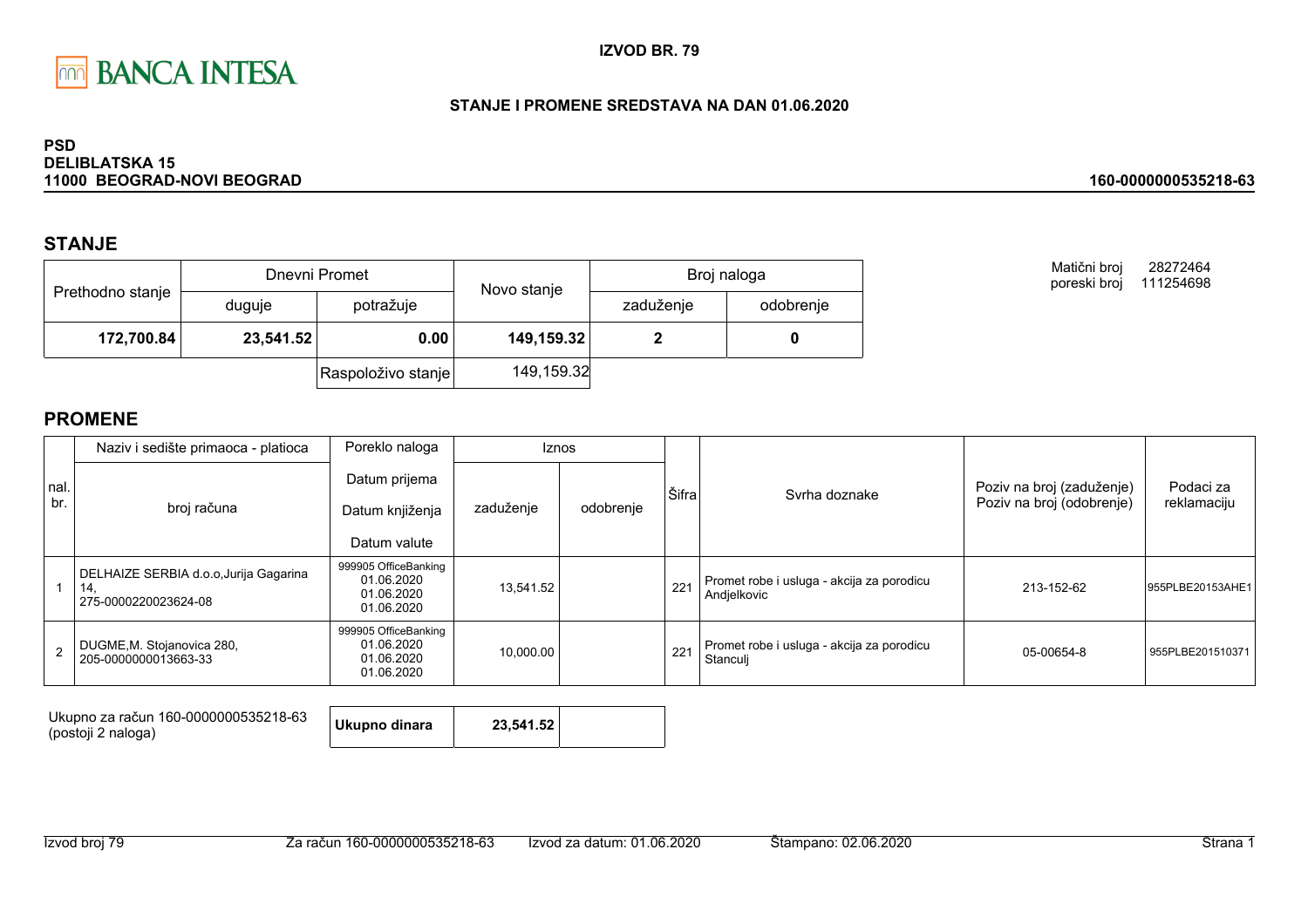

### STANJE I PROMENE SREDSTAVA NA DAN 03.06.2020

#### **PSD DELIBLATSKA 15** 11000 BEOGRAD-NOVI BEOGRAD

## **STANJE**

|                  |        | Dnevni Promet      | Novo stanje | Broj naloga |           |
|------------------|--------|--------------------|-------------|-------------|-----------|
| Prethodno stanje | duguje | potražuje          |             | zaduženje   | odobrenje |
| 149,159.32       | 0.00   | 60.53              | 149,219.85  |             |           |
|                  |        | Raspoloživo stanje | 149,219.85  |             |           |

Matični broj 28272464 poreski broj 111254698

160-0000000535218-63

|             | Naziv i sedište primaoca - platioca | Poreklo naloga                                         | Iznos     |           |       |                        |                                                        |                          |
|-------------|-------------------------------------|--------------------------------------------------------|-----------|-----------|-------|------------------------|--------------------------------------------------------|--------------------------|
| nal.<br>br. | broj računa                         | Datum prijema<br>Datum knjiženja<br>Datum valute       | zaduženje | odobrenje | Šifra | Syrha doznake          | Poziv na broj (zaduženje)<br>Poziv na broj (odobrenje) | Podaci za<br>reklamaciju |
|             |                                     | 0000 BEOGRAD<br>03.06.2020<br>03.06.2020<br>03.06.2020 |           | 60.53     |       | 288 Pomoć Srpskoj Deci |                                                        | 000OIFL20155AIJ5         |

| Ukupno za račun 160-0000000535218-63 | Ukupno dinara | 60.53 |
|--------------------------------------|---------------|-------|
| (postoji 1 naloga)                   |               |       |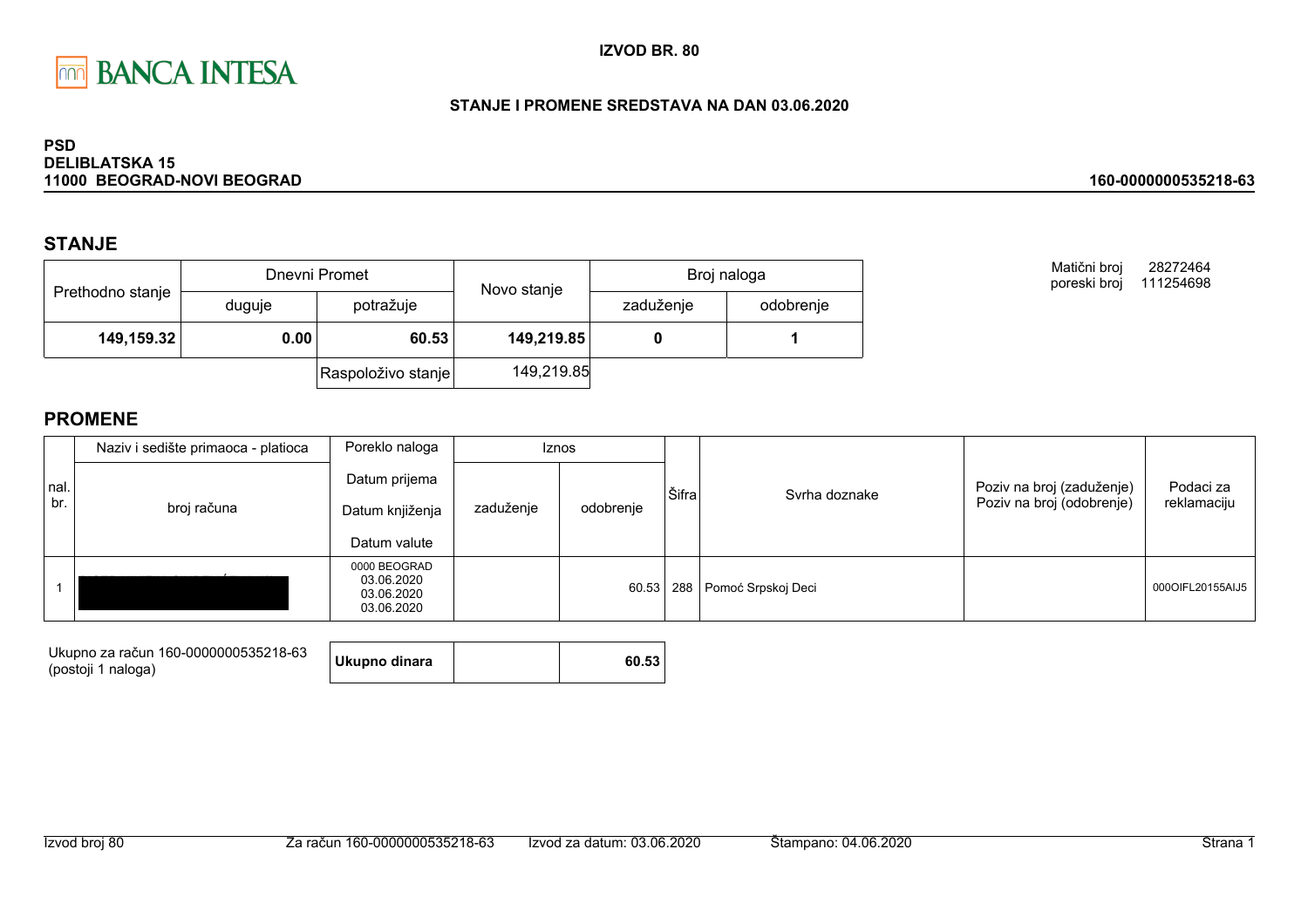

### STANJE I PROMENE SREDSTAVA NA DAN 04.06.2020

#### **PSD DELIBLATSKA 15** 11000 BEOGRAD-NOVI BEOGRAD

## **STANJE**

|                  |          | Dnevni Promet      | Novo stanje | Broj naloga |           |
|------------------|----------|--------------------|-------------|-------------|-----------|
| Prethodno stanje | duguje   | potražuje          |             | zaduženje   | odobrenje |
| 149,219.85       | 8,800.00 | 0.00               | 140,419.85  |             |           |
|                  |          | Raspoloživo stanje | 140,419.85  |             |           |

Matični broj 28272464 poreski broj 111254698

160-0000000535218-63

|              | Naziv i sedište primaoca - platioca                                        | Poreklo naloga                                                 | <b>Iznos</b>           |  |       |                                           |                                                        |                          |
|--------------|----------------------------------------------------------------------------|----------------------------------------------------------------|------------------------|--|-------|-------------------------------------------|--------------------------------------------------------|--------------------------|
| Inal.<br>br. | broj računa                                                                | Datum prijema<br>Datum knjiženja<br>Datum valute               | zaduženje<br>odobrenje |  | Šifra | Syrha doznake                             | Poziv na broj (zaduženje)<br>Poziv na broj (odobrenje) | Podaci za<br>reklamaciju |
|              | Ortopedija Una, Vojvode Skopljanca<br>35a, Beograd<br>310-0000000151857-57 | 999905 OfficeBanking<br>04.06.2020<br>04.06.2020<br>04.06.2020 | 8.800.00               |  | 221   | Promet robe i usluga - akcija za Vasilisa |                                                        | 955PLBE20156B52H         |

| Ukupno za račun 160-0000000535218-63<br>(postoji 1 naloga) | Ukupno dinara | 8.800.00 |  |
|------------------------------------------------------------|---------------|----------|--|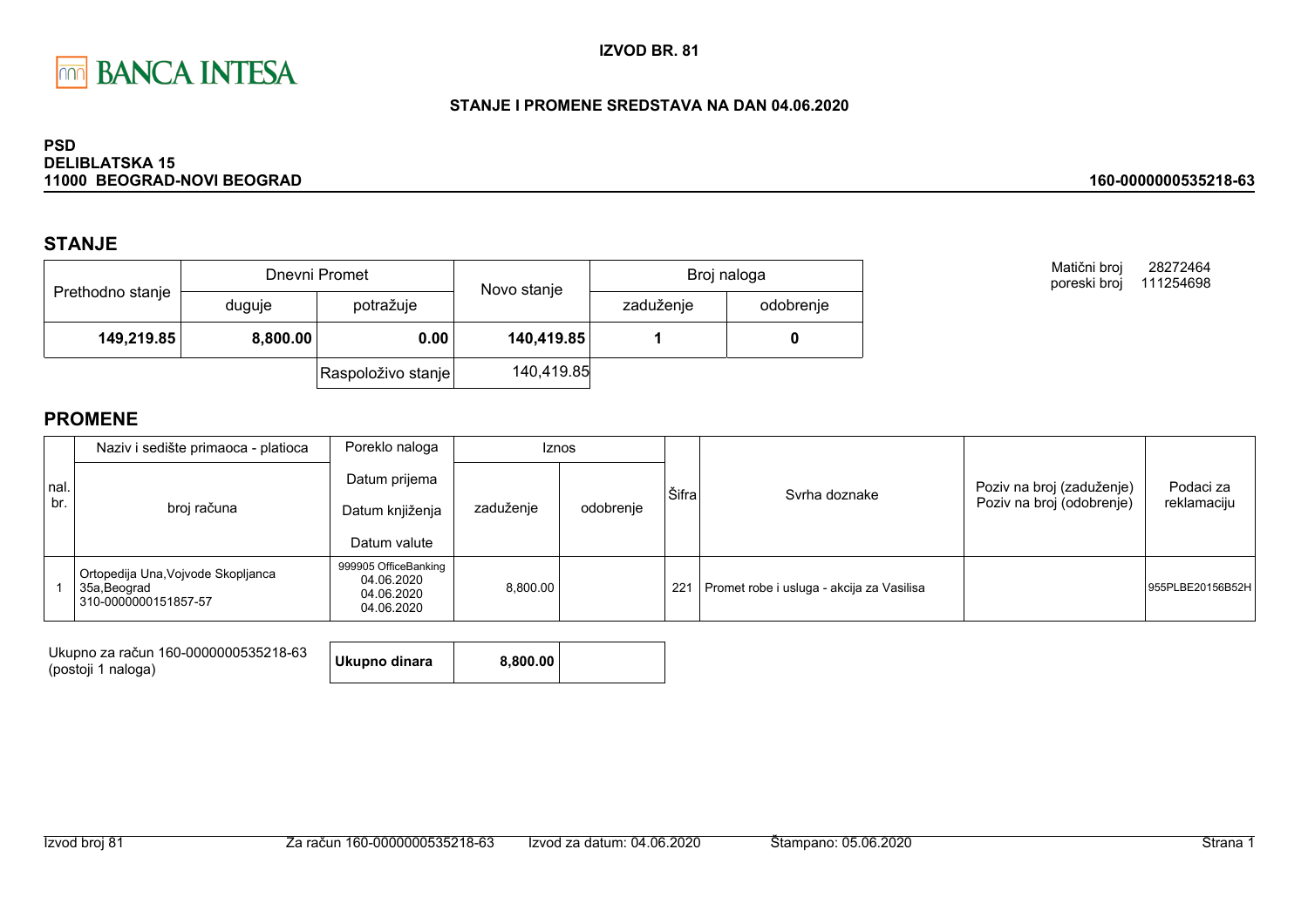

### STANJE I PROMENE SREDSTAVA NA DAN 05.06.2020

#### **PSD DELIBLATSKA 15** 11000 BEOGRAD-NOVI BEOGRAD

## **STANJE**

|                  |           | Dnevni Promet      | Novo stanje | Broj naloga |           |
|------------------|-----------|--------------------|-------------|-------------|-----------|
| Prethodno stanje | duguje    | potražuje          |             | zaduženje   | odobrenje |
| 140,419.85       | 14,992.41 | 10,000.00          | 135,427.44  |             |           |
|                  |           | Raspoloživo stanje | 135,427.44  |             |           |

Matični broj 28272464 poreski broj 111254698

160-0000000535218-63

|                | Naziv i sedište primaoca - platioca                                        | Poreklo naloga                                                                |           | <b>Iznos</b> |       |                                                        |                                                        |                          |
|----------------|----------------------------------------------------------------------------|-------------------------------------------------------------------------------|-----------|--------------|-------|--------------------------------------------------------|--------------------------------------------------------|--------------------------|
| nal.<br>br.    | broj računa                                                                | Datum prijema<br>Datum knjiženja<br>Datum valute                              | zaduženje | odobrenje    | Šifra | Syrha doznake                                          | Poziv na broj (zaduženje)<br>Poziv na broj (odobrenje) | Podaci za<br>reklamaciju |
|                | SZGR Cutura, Karadjordjeva 53,-<br>205-0000000010650-51                    | 999905 OfficeBanking<br>05.06.2020<br>05.06.2020<br>05.06.2020                | 8,999.39  |              | 221   | Promet robe i usluga - akcija za porodicu<br>Rakicevic |                                                        | 955PLBE20157AL98         |
| $\overline{2}$ | STR NIKOLA, ul. Palih boraca br.57<br>Kuršumlija,-<br>325-9500600057071-42 | 999905 OfficeBanking<br>05.06.2020<br>05.06.2020<br>05.06.2020                | 5,993.02  |              | 221   | Promet robe i usluga - akcija za porodicu<br>Ratkovic  |                                                        | 955PLBE20157AL97         |
|                |                                                                            | Unicredit bank Srbija<br>ad Beograd<br>05.06.2020<br>05.06.2020<br>05.06.2020 |           | 10,000.00    |       | 288 donacija [IZVTR00294264285]                        |                                                        | 000DOPR20157ANX1         |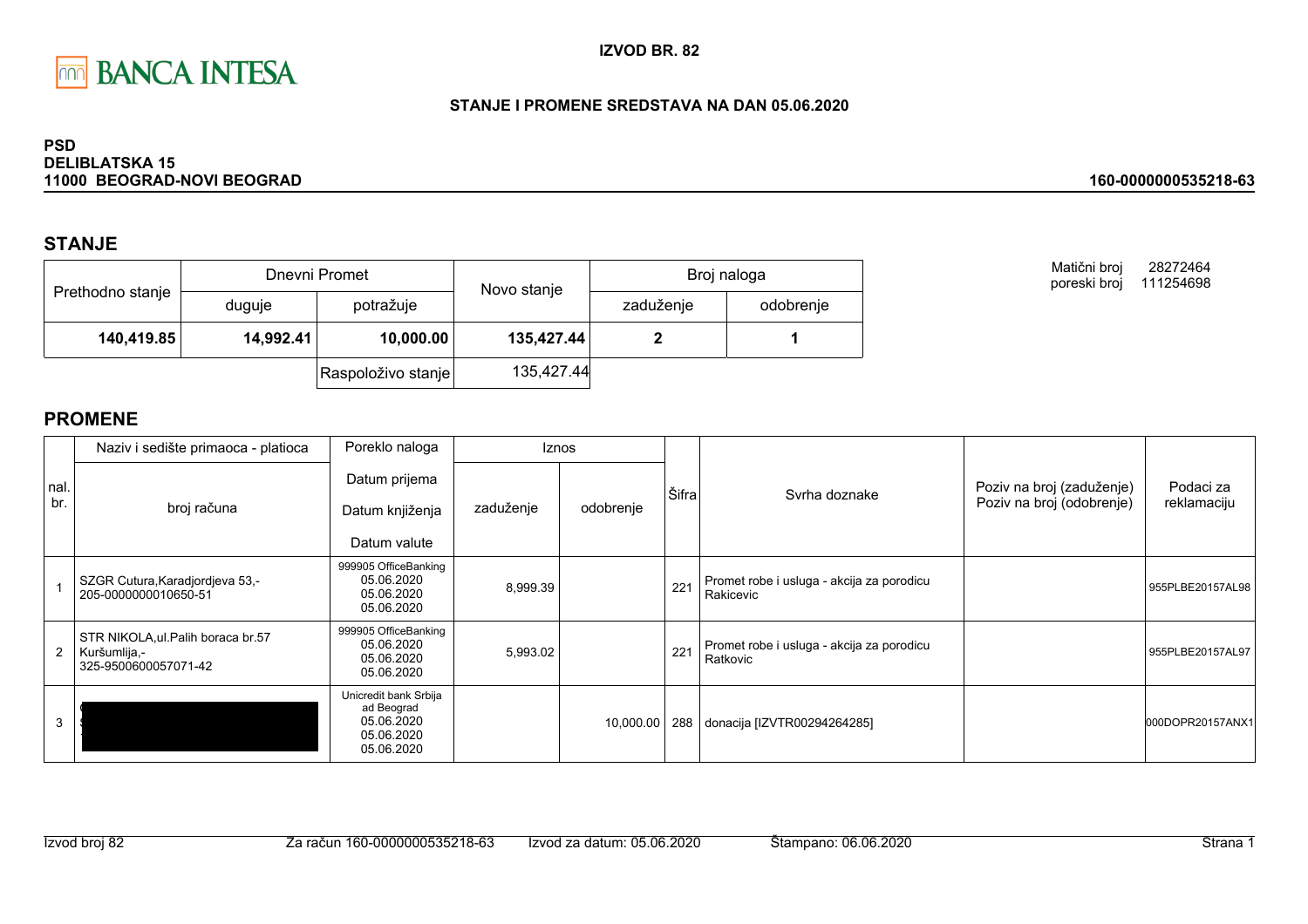Ukupno za račun 160-0000000535218-63<br>(postoji 3 naloga)

| Ukupno dinara | 14,992.41 | 10,000.00 |
|---------------|-----------|-----------|
|---------------|-----------|-----------|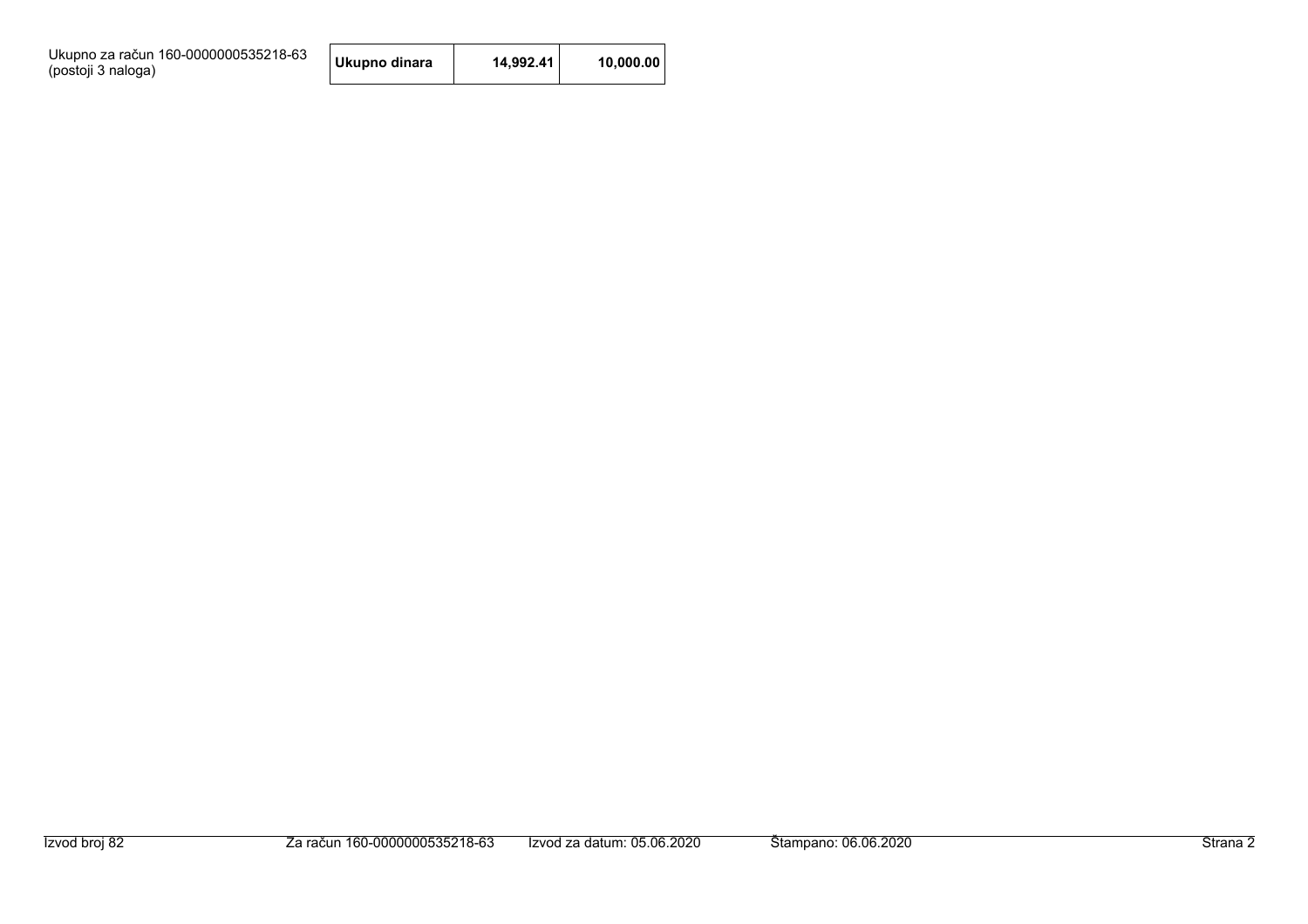

### STANJE I PROMENE SREDSTAVA NA DAN 08.06.2020

#### **PSD DELIBLATSKA 15** 11000 BEOGRAD-NOVI BEOGRAD

## **STANJE**

| Prethodno stanje |                   | Dnevni Promet      | Novo stanje | Broj naloga |           |  |
|------------------|-------------------|--------------------|-------------|-------------|-----------|--|
|                  | duguje            | potražuje          |             | zaduženje   | odobrenje |  |
| 135,427.44       | 19,827.13<br>0.00 |                    | 115,600.31  |             |           |  |
|                  |                   | Raspoloživo stanje | 115,600.31  |             |           |  |

Matični broj 28272464 poreski broj 111254698

160-0000000535218-63

|             | Naziv i sedište primaoca - platioca                           | Poreklo naloga                                                 |           | Iznos     |       |                                                          |                                                        |                          |
|-------------|---------------------------------------------------------------|----------------------------------------------------------------|-----------|-----------|-------|----------------------------------------------------------|--------------------------------------------------------|--------------------------|
| nal.<br>br. |                                                               | Datum prijema                                                  |           |           | Šifra | Svrha doznake                                            | Poziv na broj (zaduženje)<br>Poziv na broj (odobrenje) | Podaci za<br>reklamaciju |
|             | broj računa                                                   | Datum knjiženja                                                | zaduženje | odobrenje |       |                                                          |                                                        |                          |
|             |                                                               | Datum valute                                                   |           |           |       |                                                          |                                                        |                          |
|             | Mercator-S d.o.o, Temerinski put 50,<br>105-0000000800114-49  | 999905 OfficeBanking<br>08.06.2020<br>08.06.2020<br>08.06.2020 | 10,041.13 |           | 221   | Promet robe i usluga - akcija za Ivanu                   | 323-PF-3 /2020                                         | 955PLBE20160AX4Y         |
|             | Hennes & Mauritz d.o.o., Kosovska 39,<br>265-1110310000189-14 | 999905 OfficeBanking<br>08.06.2020<br>08.06.2020<br>08.06.2020 | 9,786.00  |           | 221   | Promet robe i usluga - akcija za porodicu<br>Andjelkovic | 2020-513-008                                           | 955PLBE20160AWQM         |

| Ukupno za račun 160-0000000535218-63<br>(postoji 2 naloga) | Ukupno dinara | 19.827.13 |  |
|------------------------------------------------------------|---------------|-----------|--|
|------------------------------------------------------------|---------------|-----------|--|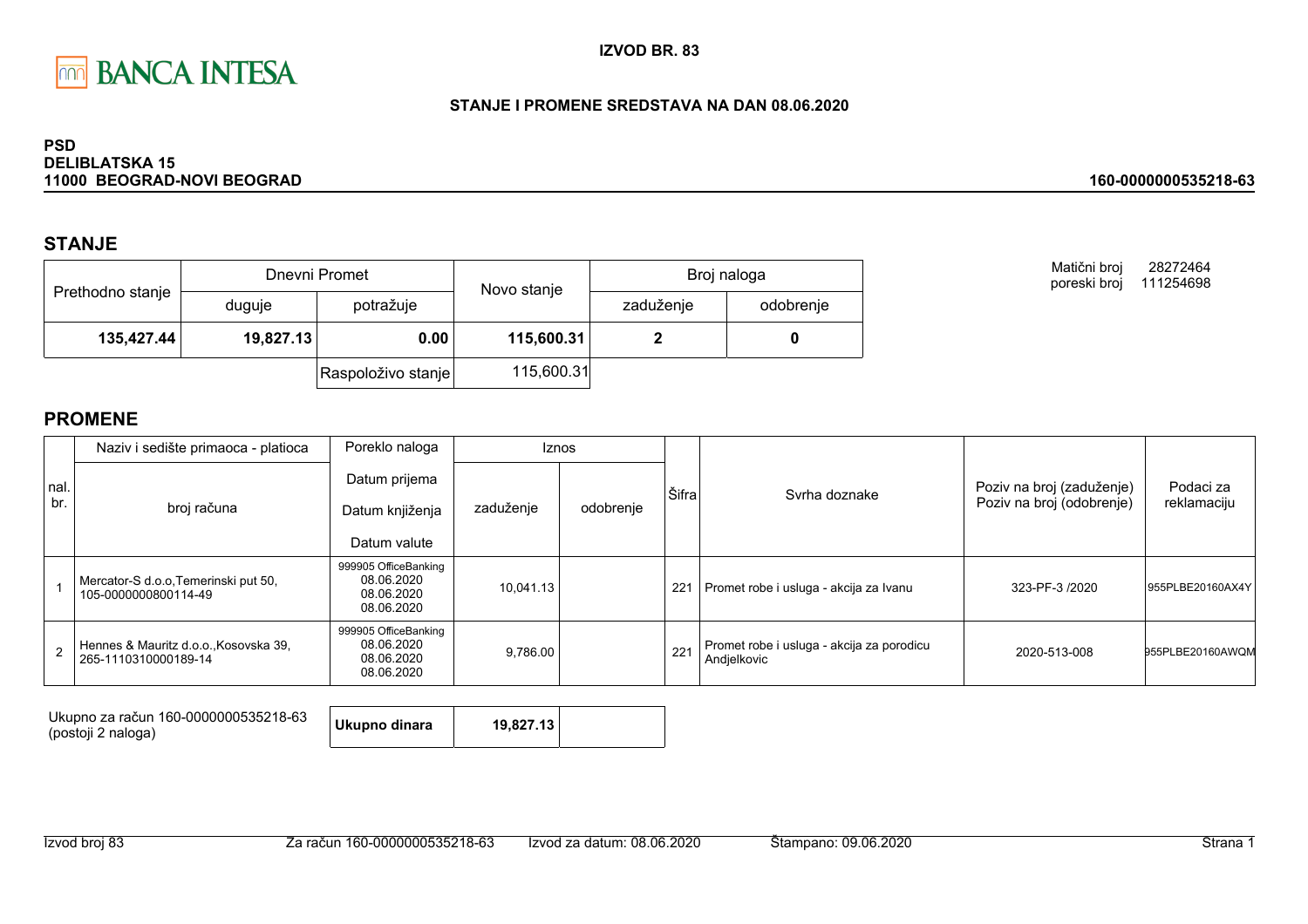

### STANJE I PROMENE SREDSTAVA NA DAN 09.06.2020

#### **PSD DELIBLATSKA 15** 11000 BEOGRAD-NOVI BEOGRAD

## **STANJE**

|                  |                  | Dnevni Promet      | Novo stanje | Broj naloga |           |  |
|------------------|------------------|--------------------|-------------|-------------|-----------|--|
| Prethodno stanje | duguje           | potražuje          |             | zaduženje   | odobrenje |  |
| 115,600.31       | 0.00<br>5,700.00 |                    | 121,300.31  |             |           |  |
|                  |                  | Raspoloživo stanje | 121,300.31  |             |           |  |

Matični broj 28272464 poreski broj 111254698

160-0000000535218-63

|             | Naziv i sedište primaoca - platioca | Poreklo naloga<br>Iznos                          |           |           |       |                                                   |                                                        |                          |
|-------------|-------------------------------------|--------------------------------------------------|-----------|-----------|-------|---------------------------------------------------|--------------------------------------------------------|--------------------------|
| nal.<br>br. | broj računa                         | Datum prijema<br>Datum knjiženja<br>Datum valute | zaduženje | odobrenje | Šifra | Svrha doznake                                     | Poziv na broj (zaduženje)<br>Poziv na broj (odobrenje) | Podaci za<br>reklamaciju |
|             |                                     | 908<br>09.06.2020<br>09.06.2020<br>09.06.2020    |           | 5,700.00  | 189   | Transakcije po nalogu građana<br>[02042103667001] |                                                        | 000DOPR20161BNBS         |

| Ukupno za račun 160-0000000535218-63<br>(postoji 1 naloga) | Ukupno dinara | 5.700.00 |
|------------------------------------------------------------|---------------|----------|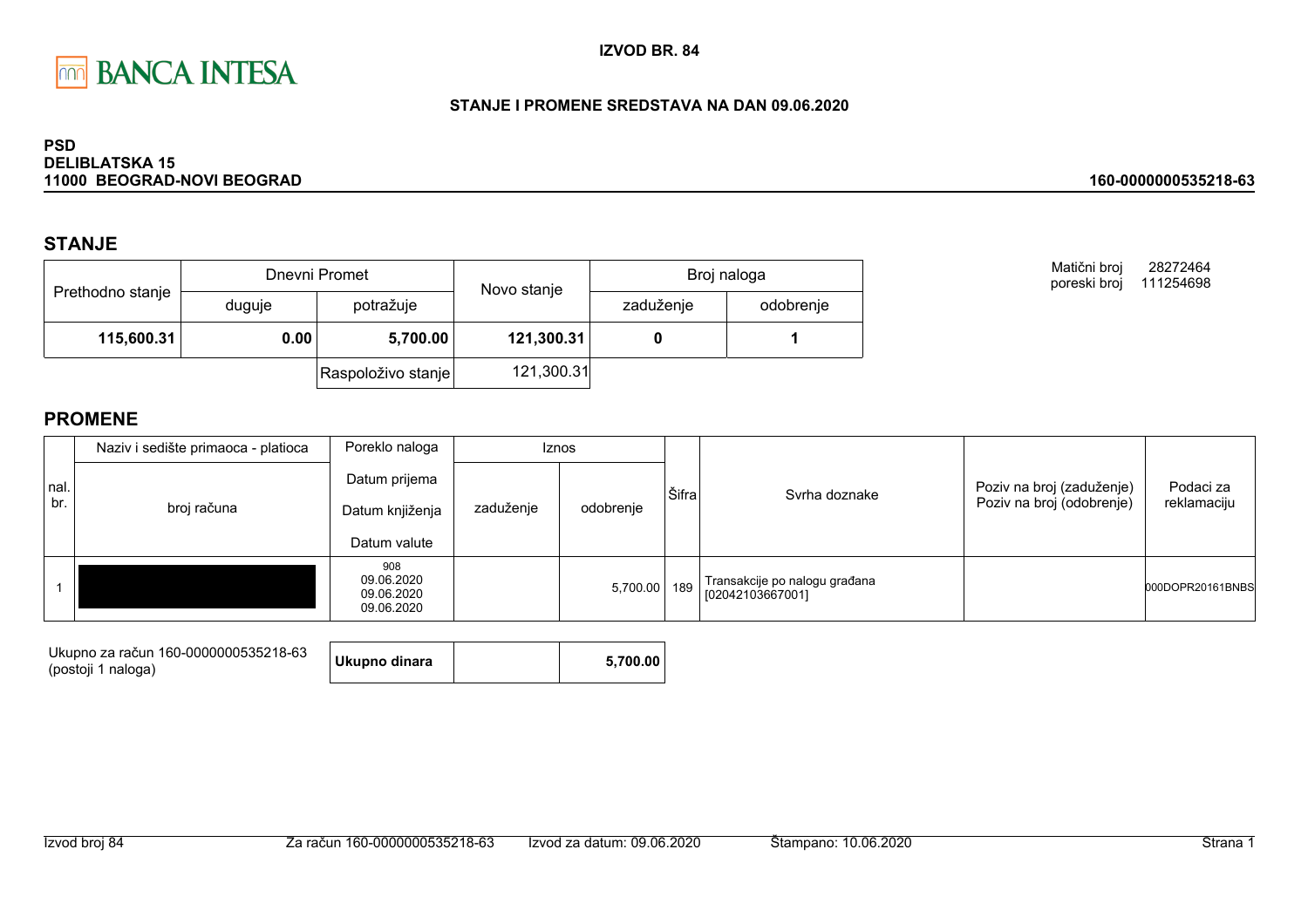

### STANJE I PROMENE SREDSTAVA NA DAN 10.06.2020

#### **PSD DELIBLATSKA 15** 11000 BEOGRAD-NOVI BEOGRAD

# **STANJE**

| Prethodno stanje |        | Dnevni Promet      | Novo stanje | Broj naloga |           |  |
|------------------|--------|--------------------|-------------|-------------|-----------|--|
|                  | duguje | potražuje          |             | zaduženje   | odobrenje |  |
| 121,300.31       | 385.00 | 2,600.00           | 123,515.31  |             |           |  |
|                  |        | Raspoloživo stanje | 123,515.31  |             |           |  |

|                                                | Matični broj | 28272464              |        |
|------------------------------------------------|--------------|-----------------------|--------|
|                                                | poreski broj | 111254698             |        |
| Obračun provizije za usluge platnog prometa    |              |                       |        |
| Period                                         |              | 2020.05.31-2020.06.10 |        |
| Ukupna provizija                               |              |                       | 385.00 |
| Bezgotovinski nalozi                           |              |                       | 385.00 |
| Uplate / Isplate                               |              |                       |        |
| Prov. za vođenje rač.                          |              |                       | 0.00   |
| OsloboÄ'eno poreza po Ä?lanu 25. Zakona o PDV. |              |                       |        |

160-0000000535218-63

|      | Naziv i sedište primaoca - platioca                                                | Poreklo naloga                                                                          |           | <b>Iznos</b> |       |                                                                                             |                           |                  |
|------|------------------------------------------------------------------------------------|-----------------------------------------------------------------------------------------|-----------|--------------|-------|---------------------------------------------------------------------------------------------|---------------------------|------------------|
| nal. |                                                                                    | Datum prijema                                                                           |           |              | Šifra | Syrha doznake                                                                               | Poziv na broj (zaduženje) | Podaci za        |
| br.  | broj računa                                                                        | Datum knjiženja                                                                         | zaduženje | odobrenje    |       |                                                                                             | Poziv na broj (odobrenje) | reklamaciju      |
|      |                                                                                    | Datum valute                                                                            |           |              |       |                                                                                             |                           |                  |
|      | Banca Intesa AD Beograd, Milentija<br>Popovića 7b, Beograd<br>160-0000000090824-77 | 005108 Novi Beograd,<br>Milentija Popovića 7b<br>10.06.2020<br>10.06.2020<br>10.06.2020 | 385.00    |              | 221   | OBRAČUN TARIFE NA USLUGE PLATNOG<br>PROMETA ZA PERIOD: OD - 31-may-2020<br>DO - 10-jun-2020 | 160000000053521863        | 108PLTR201621100 |
|      |                                                                                    | Vojvođanska banka ad<br>Novi Sad<br>10.06.2020<br>10.06.2020<br>10.06.2020              |           | 2,600.00     | 187   | DONACIJA [822291449456001]                                                                  | PP-0040320191             | 000DOPR20162BB5U |

| Ukupno za račun 160-0000000535218-63<br>(postoji 2 naloga) | Ukupno dinara<br>385.00 | 2.600.00 |
|------------------------------------------------------------|-------------------------|----------|
|------------------------------------------------------------|-------------------------|----------|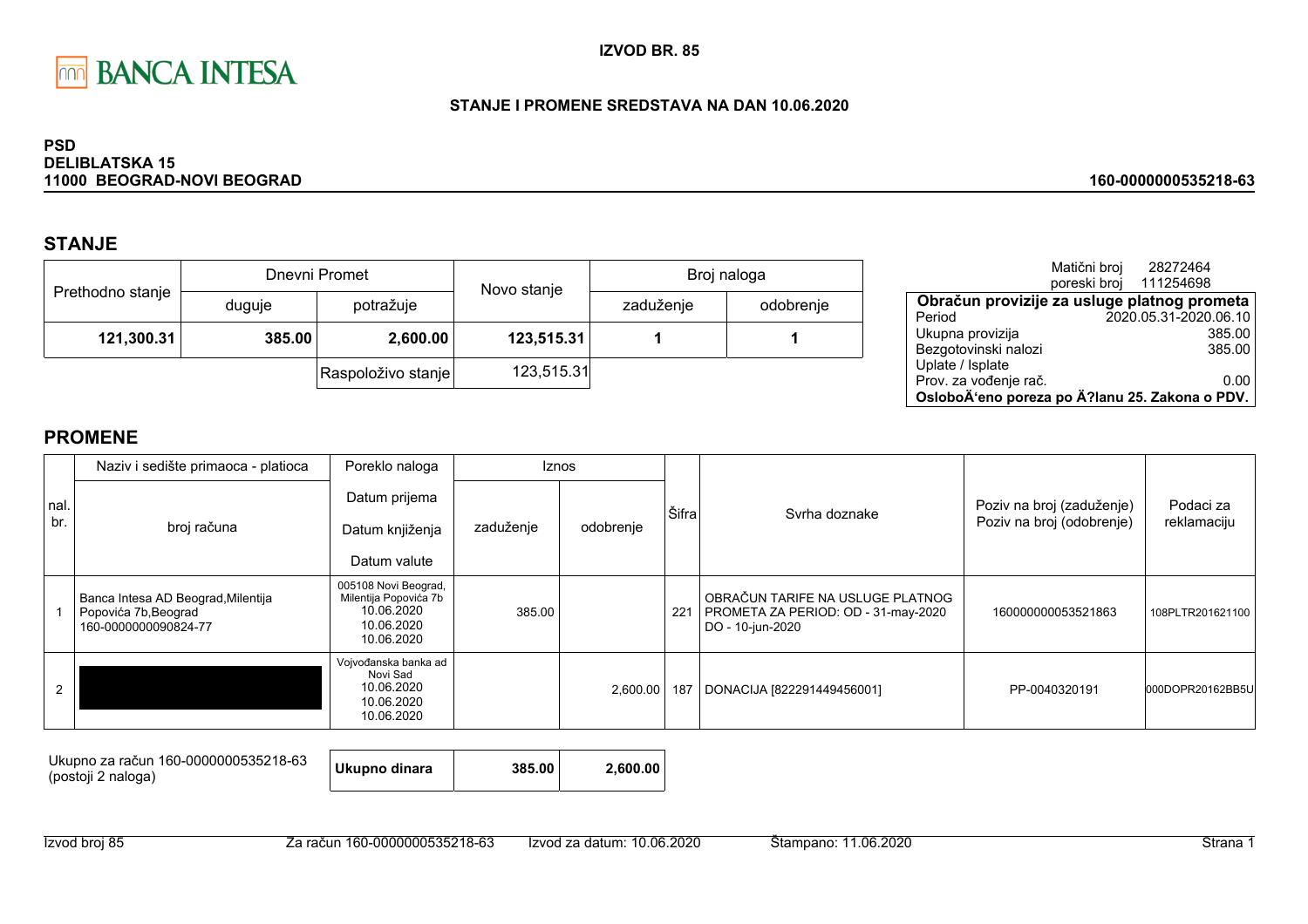

### STANJE I PROMENE SREDSTAVA NA DAN 11.06.2020

#### **PSD DELIBLATSKA 15** 11000 BEOGRAD-NOVI BEOGRAD

## **STANJE**

|                  |        | Dnevni Promet      | Novo stanje | Broj naloga |           |  |
|------------------|--------|--------------------|-------------|-------------|-----------|--|
| Prethodno stanje | duguje | potražuje          |             | zaduženje   | odobrenje |  |
| 123,515.31       | 0.00   | 1,000.00           | 124,515.31  |             |           |  |
|                  |        | Raspoloživo stanje | 124,515.31  |             |           |  |

Matični broj 28272464 poreski broj 111254698

160-0000000535218-63

|             | Naziv i sedište primaoca - platioca | Poreklo naloga                                                |           | <b>Iznos</b> |       |                                                    |                                                        |                          |
|-------------|-------------------------------------|---------------------------------------------------------------|-----------|--------------|-------|----------------------------------------------------|--------------------------------------------------------|--------------------------|
| nal.<br>br. | broj računa                         | Datum prijema<br>Datum knjiženja<br>Datum valute              | zaduženje | odobrenje    | Šifra | Syrha doznake                                      | Poziv na broj (zaduženje)<br>Poziv na broj (odobrenje) | Podaci za<br>reklamaciju |
|             |                                     | Eurobank ad Beograd<br>11.06.2020<br>11.06.2020<br>11.06.2020 |           | 1,000.00     | 289   | pomoc za porodicu iz Gnjilana.<br>[87000012520662] | 00<br>00                                               | 000DOPR20163BLY0         |

| Ukupno za račun 160-0000000535218-63 | Ukupno dinara | 1.000.00 |
|--------------------------------------|---------------|----------|
| (postoji 1 naloga)                   |               |          |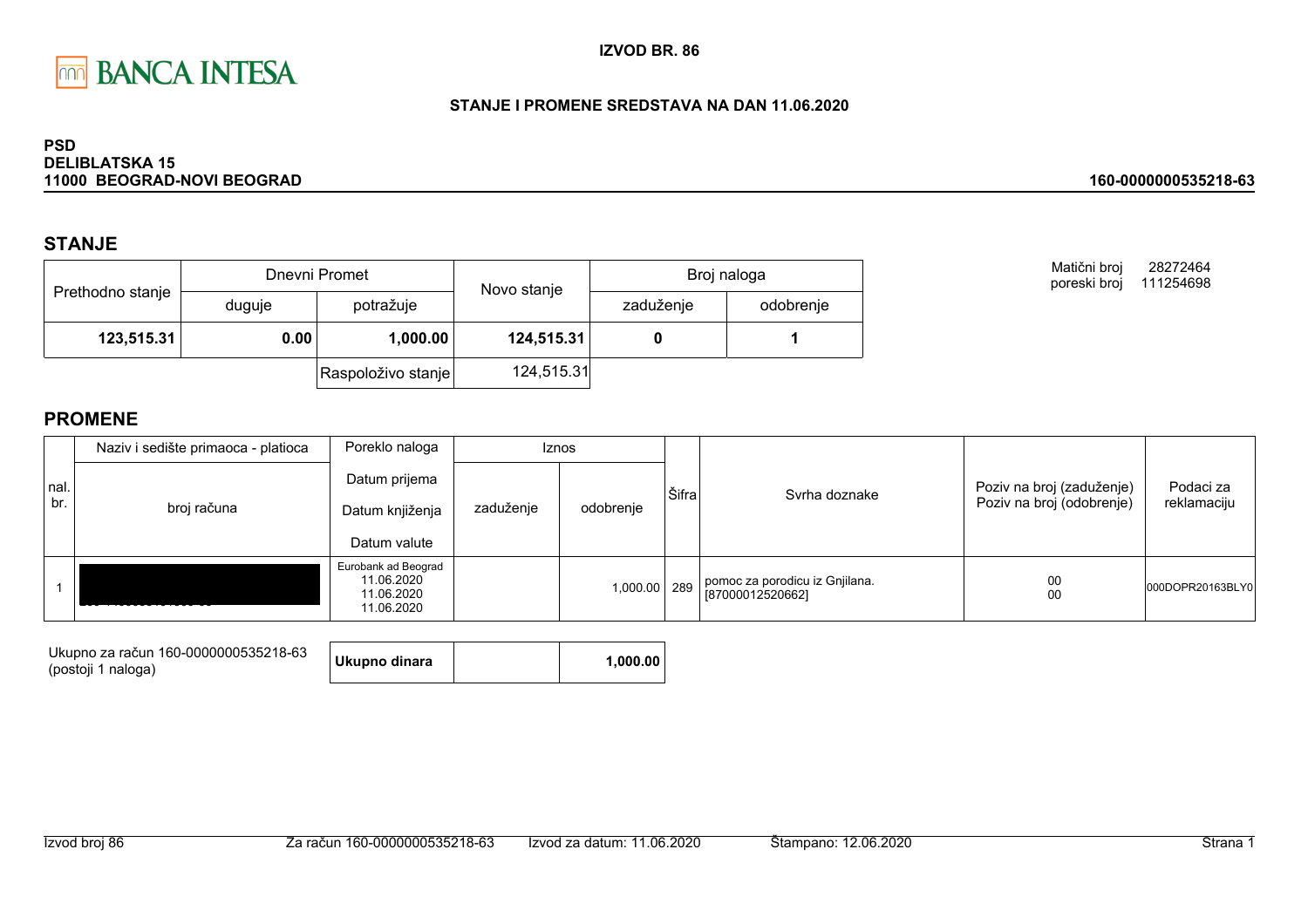

### STANJE I PROMENE SREDSTAVA NA DAN 12.06.2020

#### **PSD DELIBLATSKA 15** 11000 BEOGRAD-NOVI BEOGRAD

## **STANJE**

|                  |           | Dnevni Promet      | Novo stanje | Broj naloga |           |
|------------------|-----------|--------------------|-------------|-------------|-----------|
| Prethodno stanje | duguje    | potražuje          |             | zaduženje   | odobrenje |
| 124,515.31       | 10,000.00 | 1,000.00           | 115,515.31  |             |           |
|                  |           | Raspoloživo stanje | 127,220.31  |             |           |

Matični broj 28272464 poreski broj 111254698

160-0000000535218-63

## **PROMENE**

|      | Naziv i sedište primaoca - platioca                | Poreklo naloga                                                                      |           | <b>Iznos</b> |       |                                                       |                           |                  |
|------|----------------------------------------------------|-------------------------------------------------------------------------------------|-----------|--------------|-------|-------------------------------------------------------|---------------------------|------------------|
| nal. |                                                    | Datum prijema                                                                       |           |              | Šifra | Syrha doznake                                         | Poziv na broj (zaduženje) | Podaci za        |
| br.  | broj računa                                        | Datum knjiženja                                                                     | zaduženje | odobrenje    |       |                                                       | Poziv na broj (odobrenje) | reklamaciju      |
|      |                                                    | Datum valute                                                                        |           |              |       |                                                       |                           |                  |
|      | DUGME, M. Stojanovica 280,<br>205-0000000013663-33 | 999905 OfficeBanking<br>12.06.2020<br>12.06.2020<br>12.06.2020                      | 10,000.00 |              | 221   | Promet robe i usluga - akcija za porodicu<br>Stanculi | 05-00730-7                | 955PLBE201643206 |
|      |                                                    | <b>ERSTE BANK A.D.</b><br><b>NOVI SAD</b><br>12.06.2020<br>12.06.2020<br>12.06.2020 |           | 1,000.00     | 289   | plaćanje naloga                                       | 3244338269-               | 000PRNI20164A2QQ |

| Ukupno za račun 160-0000000535218-63<br>(postoji 2 naloga) | Ukupno dinara | 10.000.00 | 1.000.00 |
|------------------------------------------------------------|---------------|-----------|----------|
|------------------------------------------------------------|---------------|-----------|----------|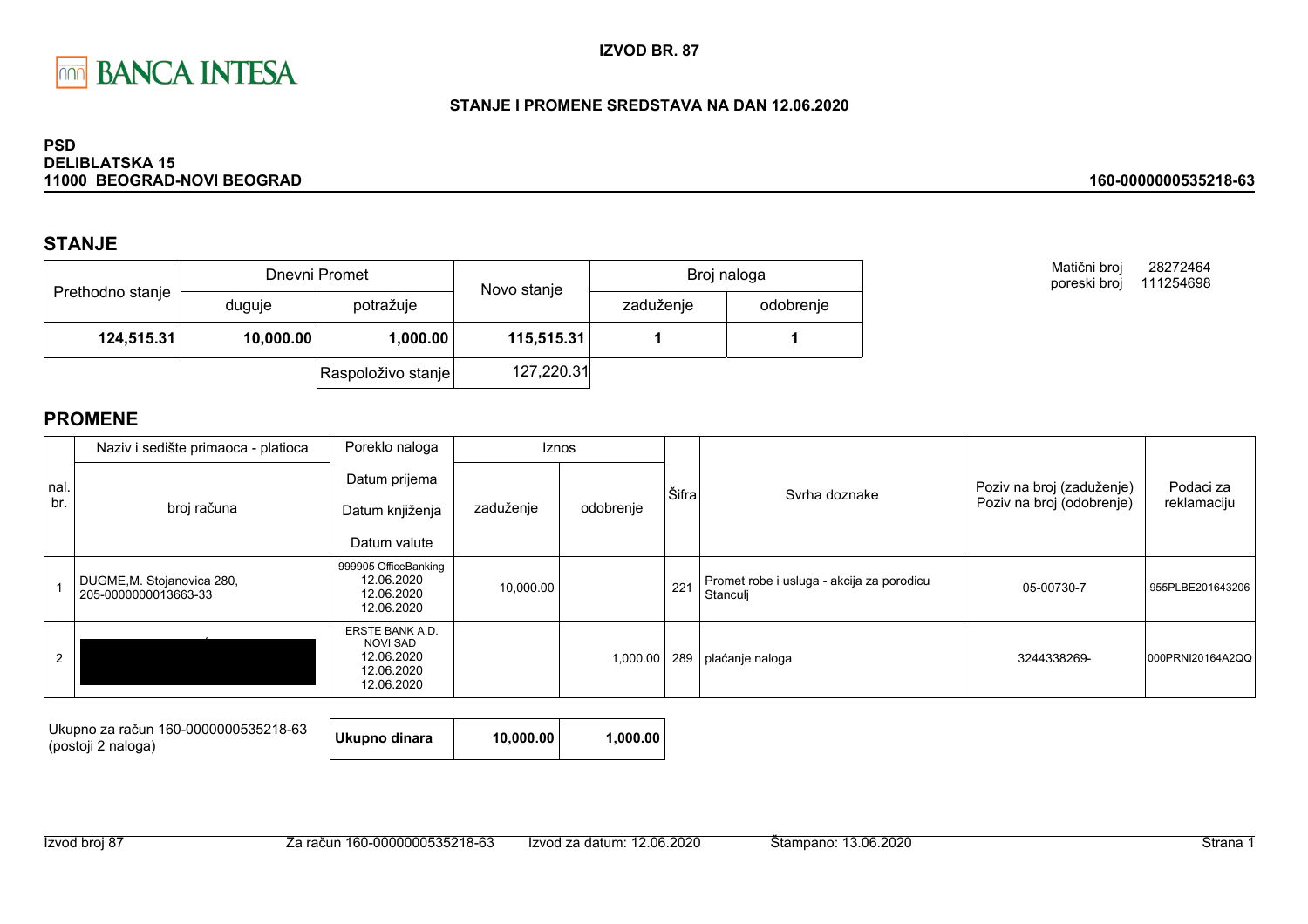

### STANJE I PROMENE SREDSTAVA NA DAN 13.06.2020

#### **PSD DELIBLATSKA 15** 11000 BEOGRAD-NOVI BEOGRAD

## **STANJE**

|                  |        | Dnevni Promet      | Novo stanje | Broj naloga |           |  |
|------------------|--------|--------------------|-------------|-------------|-----------|--|
| Prethodno stanje | duguje | potražuje          |             | zaduženje   | odobrenje |  |
| 115,515.31       | 0.00   | 11,705.00          | 127,220.31  |             |           |  |
|                  |        | Raspoloživo stanje | 127,220.31  |             |           |  |

Matični broj 28272464 poreski broj 111254698

160-0000000535218-63

|             | Naziv i sedište primaoca - platioca | Poreklo naloga                                         |           | Iznos                  |       |               |                                                        |                          |
|-------------|-------------------------------------|--------------------------------------------------------|-----------|------------------------|-------|---------------|--------------------------------------------------------|--------------------------|
| nal.<br>br. | broj računa                         | Datum prijema<br>Datum knjiženja                       | zaduženje | odobrenje              | Šifra | Syrha doznake | Poziv na broj (zaduženje)<br>Poziv na broj (odobrenje) | Podaci za<br>reklamaciju |
|             |                                     | Datum valute                                           |           |                        |       |               |                                                        |                          |
|             |                                     | 0000 BEOGRAD<br>13.06.2020<br>12.06.2020<br>12.06.2020 |           | 11,705.00 288 donacije |       |               |                                                        | 0000IFL20164A1GW         |

| Ukupno za račun 160-0000000535218-63<br>(postoji 1 naloga) | Ukupno dinara | 11.705.00 |
|------------------------------------------------------------|---------------|-----------|
|                                                            |               |           |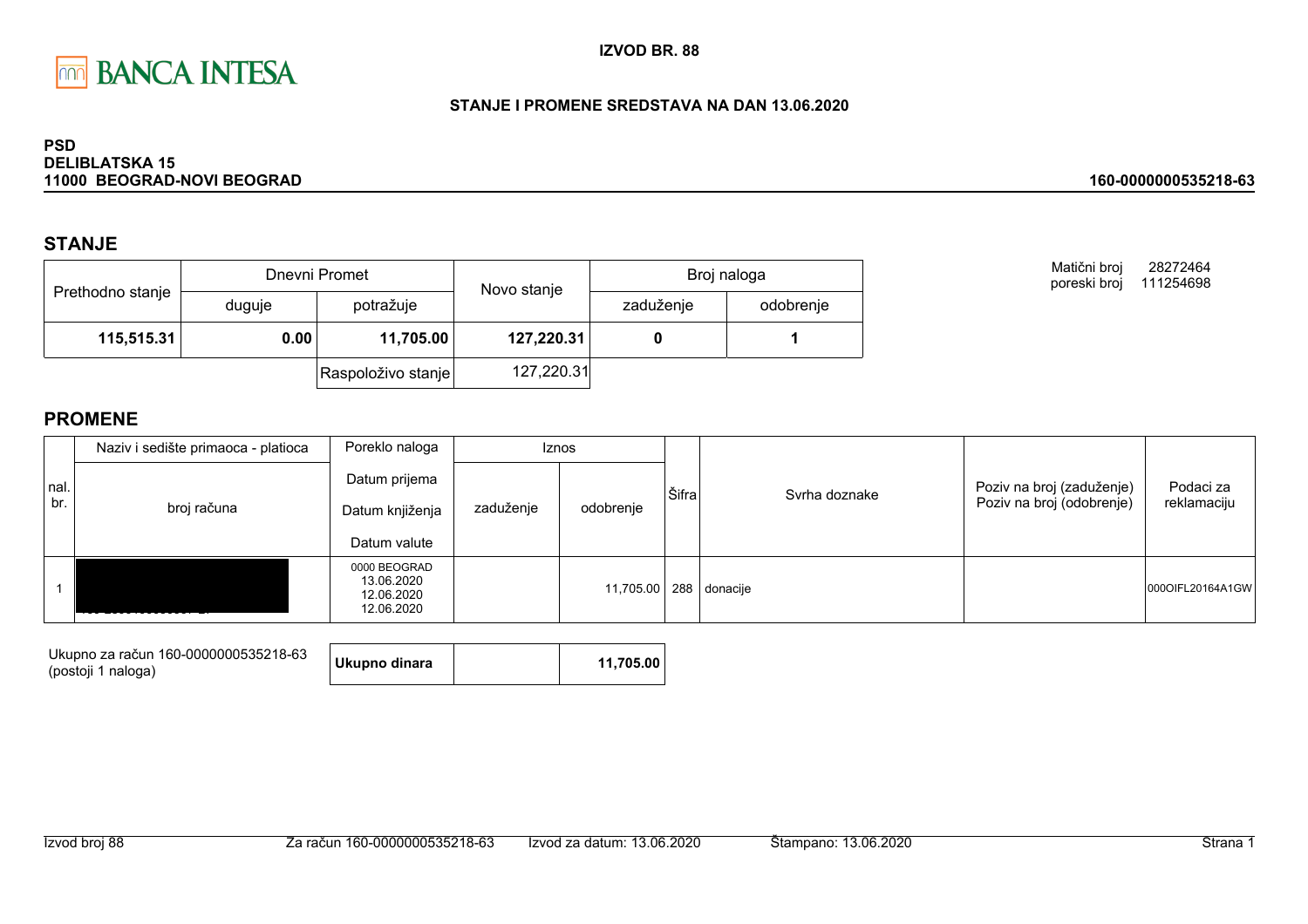

### STANJE I PROMENE SREDSTAVA NA DAN 15.06.2020

#### **PSD DELIBLATSKA 15** 11000 BEOGRAD-NOVI BEOGRAD

## **STANJE**

|                  |        | Dnevni Promet      | Novo stanje | Broj naloga |           |  |
|------------------|--------|--------------------|-------------|-------------|-----------|--|
| Prethodno stanje | duguje | potražuje          |             | zaduženje   | odobrenje |  |
| 127,220.31       | 0.00   | 6,000.00           | 133,220.31  |             |           |  |
|                  |        | Raspoloživo stanje | 133,220.31  |             |           |  |

**PROMENE** 

|             | Naziv i sedište primaoca - platioca | Poreklo naloga                                                                | <b>Iznos</b> |           |       |                                                   |                                                        |                          |
|-------------|-------------------------------------|-------------------------------------------------------------------------------|--------------|-----------|-------|---------------------------------------------------|--------------------------------------------------------|--------------------------|
| nal.<br>br. | broj računa                         | Datum prijema<br>Datum knjiženja<br>Datum valute                              | zaduženje    | odobrenje | Šifra | Svrha doznake                                     | Poziv na broj (zaduženje)<br>Poziv na broj (odobrenje) | Podaci za<br>reklamaciju |
|             |                                     | MTS banka ad<br>Beograd<br>15.06.2020<br>15.06.2020<br>15.06.2020             |              | 5,000.00  | 287   | X287 DONACIJE I SPONZORSTVA<br>[5152201677399052] |                                                        | 000DOPR20167DFAC         |
| 2           |                                     | Unicredit bank Srbija<br>ad Beograd<br>15.06.2020<br>15.06.2020<br>15.06.2020 |              | 1,000.00  | 288   | pomoc srpskoj deci [IZVTR00295325740]             |                                                        | 000DOPR20167AKO5         |

| Ukupno za račun 160-0000000535218-63 |               |          |
|--------------------------------------|---------------|----------|
| (postoji 2 naloga)                   | Ukupno dinara | 6.000.00 |

28272464

Matični broj

poreski broj 111254698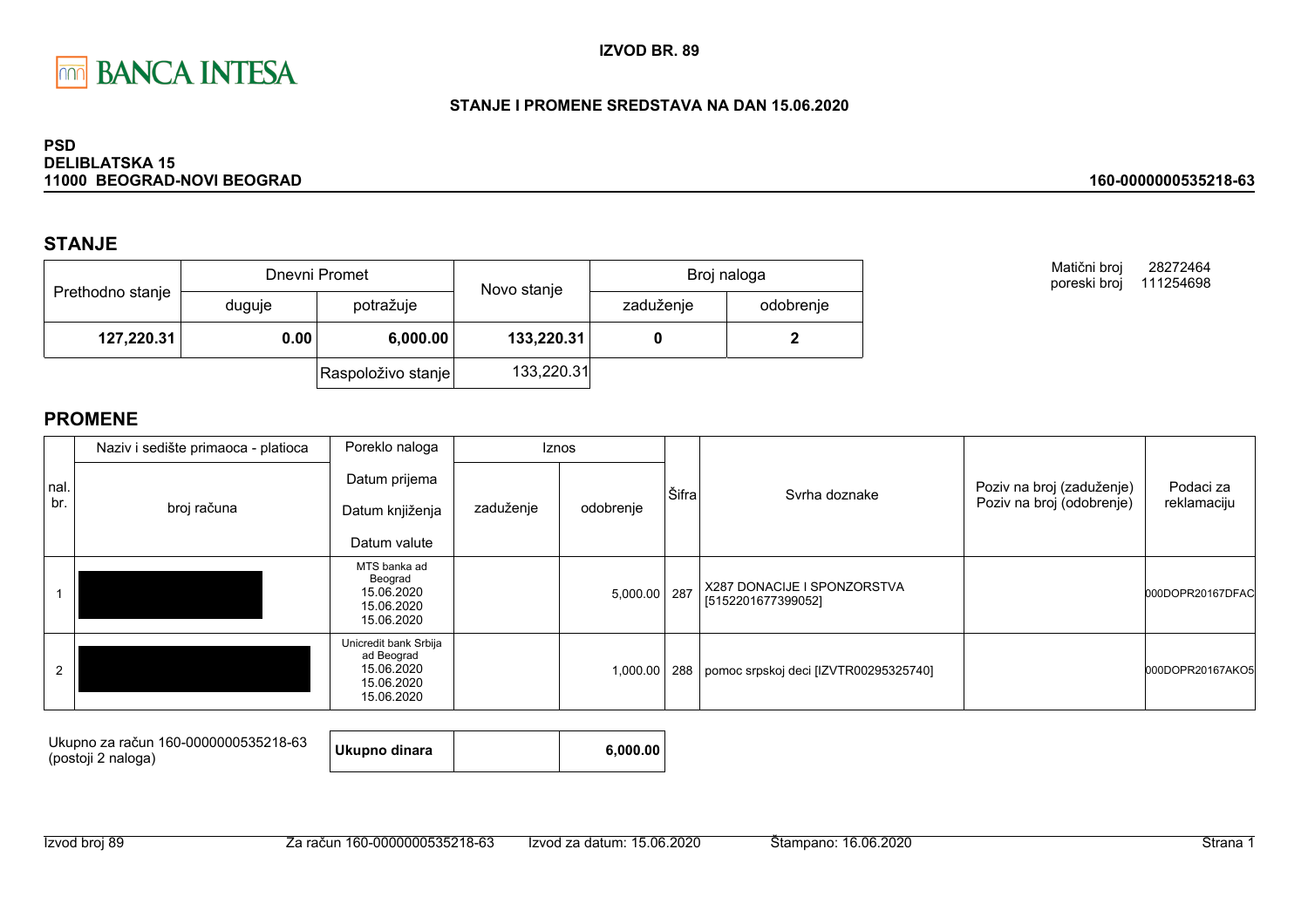

### STANJE I PROMENE SREDSTAVA NA DAN 16.06.2020

#### **PSD DELIBLATSKA 15** 11000 BEOGRAD-NOVI BEOGRAD

## **STANJE**

|                  |        | Dnevni Promet      | Novo stanje | Broj naloga |           |  |
|------------------|--------|--------------------|-------------|-------------|-----------|--|
| Prethodno stanje | duguje | potražuje          |             | zaduženje   | odobrenje |  |
| 133,220.31       | 0.00   | 10,000.00          | 143,220.31  |             |           |  |
|                  |        | Raspoloživo stanje | 143,220.31  |             |           |  |

Matični broj 28272464 poreski broj 111254698

160-0000000535218-63

|             | Naziv i sedište primaoca - platioca | Poreklo naloga                                                             |           | <b>Iznos</b> |       |                                                 |                                                        |                          |
|-------------|-------------------------------------|----------------------------------------------------------------------------|-----------|--------------|-------|-------------------------------------------------|--------------------------------------------------------|--------------------------|
| nal.<br>br. | broj računa                         | Datum prijema<br>Datum knjiženja<br>Datum valute                           | zaduženje | odobrenje    | Šifra | Svrha doznake                                   | Poziv na broj (zaduženje)<br>Poziv na broj (odobrenje) | Podaci za<br>reklamaciju |
|             |                                     | Vojvođanska banka ad<br>Novi Sad<br>16.06.2020<br>16.06.2020<br>16.06.2020 |           | 5,000.00     |       | 289   Pomoć za porodicu Đurić [877937097251001] |                                                        | 000DOPR20168A0NE         |
|             |                                     | Vojvođanska banka ad<br>Novi Sad<br>16.06.2020<br>16.06.2020<br>16.06.2020 |           | 5,000.00     | 289   | Pomoć za porodicu Cucić<br>[877937099049001]    |                                                        | 000DOPR20168A100         |

| Ukupno za račun 160-0000000535218-63<br>(postoji 2 naloga) | Ukupno dinara | 10.000.00 |
|------------------------------------------------------------|---------------|-----------|
|                                                            |               |           |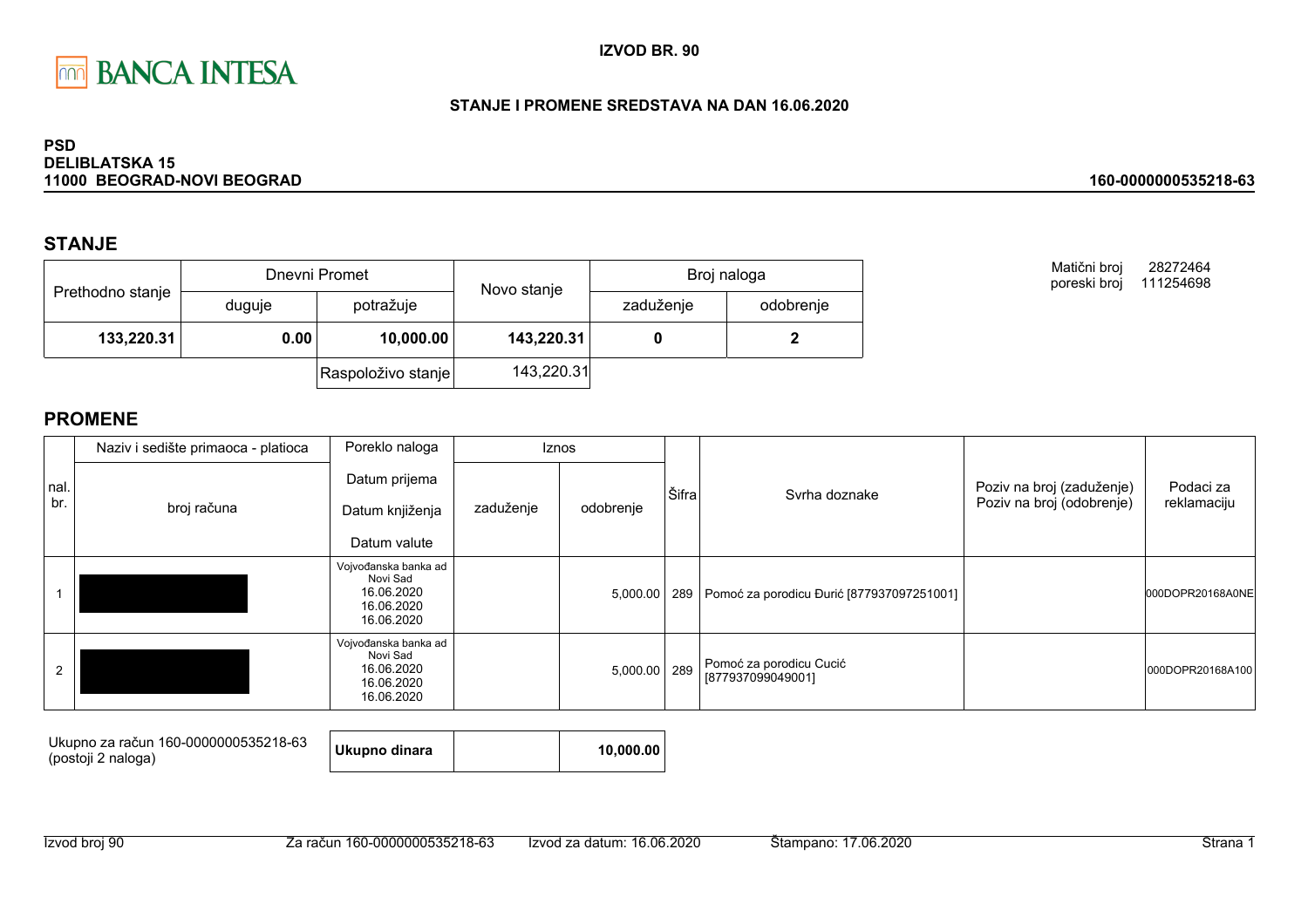

### STANJE I PROMENE SREDSTAVA NA DAN 17.06.2020

#### **PSD DELIBLATSKA 15** 11000 BEOGRAD-NOVI BEOGRAD

## **STANJE**

| Prethodno stanje |        | Dnevni Promet      | Novo stanje | Broj naloga |           |  |
|------------------|--------|--------------------|-------------|-------------|-----------|--|
|                  | duguje | potražuje          |             | zaduženje   | odobrenje |  |
| 143,220.31       | 0.00   | 35,082.52          | 178,302.83  |             |           |  |
|                  |        | Raspoloživo stanje | 178,302.83  |             |           |  |

Matični broj 28272464 poreski broj 111254698

160-0000000535218-63

|              | Naziv i sedište primaoca - platioca | Poreklo naloga                                         | <b>Iznos</b> |           |       |                                  |                           |                  |
|--------------|-------------------------------------|--------------------------------------------------------|--------------|-----------|-------|----------------------------------|---------------------------|------------------|
| Inal.<br>br. |                                     | Datum prijema                                          |              |           |       |                                  | Poziv na broj (zaduženje) | Podaci za        |
|              | broj računa                         | Datum knjiženja                                        | zaduženje    | odobrenje | Šifra | Syrha doznake                    | Poziv na broj (odobrenje) | reklamaciju      |
|              |                                     | Datum valute                                           |              |           |       |                                  |                           |                  |
|              |                                     | 0000 BEOGRAD<br>17.06.2020<br>17.06.2020<br>17.06.2020 |              | 35,000.00 | 289   | transakcije po nalogu gradjana   |                           | 000OIFL201694816 |
|              |                                     | 0000 BEOGRAD<br>17.06.2020<br>16.06.2020<br>16.06.2020 |              |           |       | 82.52   288   Pomoć Srpskoj Deci |                           | 000OIFL201690537 |

| Ukupno za račun 160-0000000535218-63<br>(postoji 2 naloga) | Ukupno dinara |  | 35.082.52 |
|------------------------------------------------------------|---------------|--|-----------|
|------------------------------------------------------------|---------------|--|-----------|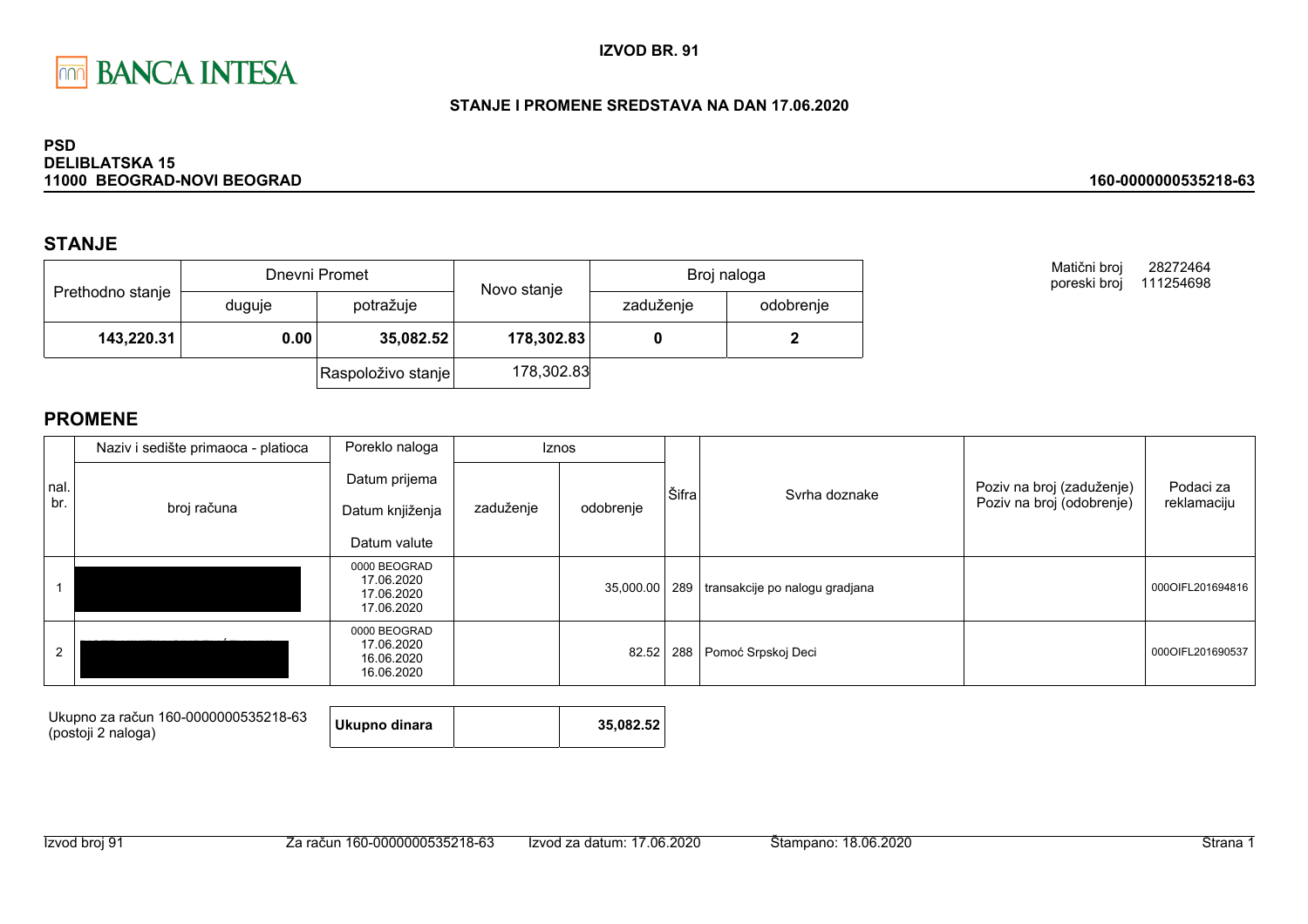

### STANJE I PROMENE SREDSTAVA NA DAN 18.06.2020

#### **PSD DELIBLATSKA 15** 11000 BEOGRAD-NOVI BEOGRAD

## **STANJE**

| Prethodno stanje |        | Dnevni Promet      | Novo stanje | Broj naloga |           |  |
|------------------|--------|--------------------|-------------|-------------|-----------|--|
|                  | duguje | potražuje          |             | zaduženje   | odobrenje |  |
| 178,302.83       | 0.00   | 24,756.75          | 203,059.58  |             |           |  |
|                  |        | Raspoloživo stanje | 203,059.58  |             |           |  |

Matični broj 28272464 poreski broj 111254698

160-0000000535218-63

|             | Naziv i sedište primaoca - platioca | Poreklo naloga<br><b>Iznos</b>                                                |           |           |     |                                 |                           |                  |
|-------------|-------------------------------------|-------------------------------------------------------------------------------|-----------|-----------|-----|---------------------------------|---------------------------|------------------|
| nal.<br>br. |                                     | Datum prijema                                                                 |           |           |     | Svrha doznake                   | Poziv na broj (zaduženje) | Podaci za        |
|             | broj računa<br>Datum knjiženja      | zaduženje                                                                     | odobrenje | Šifra     |     | Poziv na broj (odobrenje)       | reklamaciju               |                  |
|             |                                     | Datum valute                                                                  |           |           |     |                                 |                           |                  |
|             |                                     | Unicredit bank Srbija<br>ad Beograd<br>18.06.2020<br>18.06.2020<br>18.06.2020 |           | 24,700.00 |     | 288 donacija [IZVTR00296014817] |                           | 000DOPR20170BOFF |
| 2           |                                     | 0000 BEOGRAD<br>18.06.2020<br>18.06.2020<br>18.06.2020                        |           | 56.75     | 288 | Pomoć Srpskoj Deci              |                           | 000OIFL20170A08I |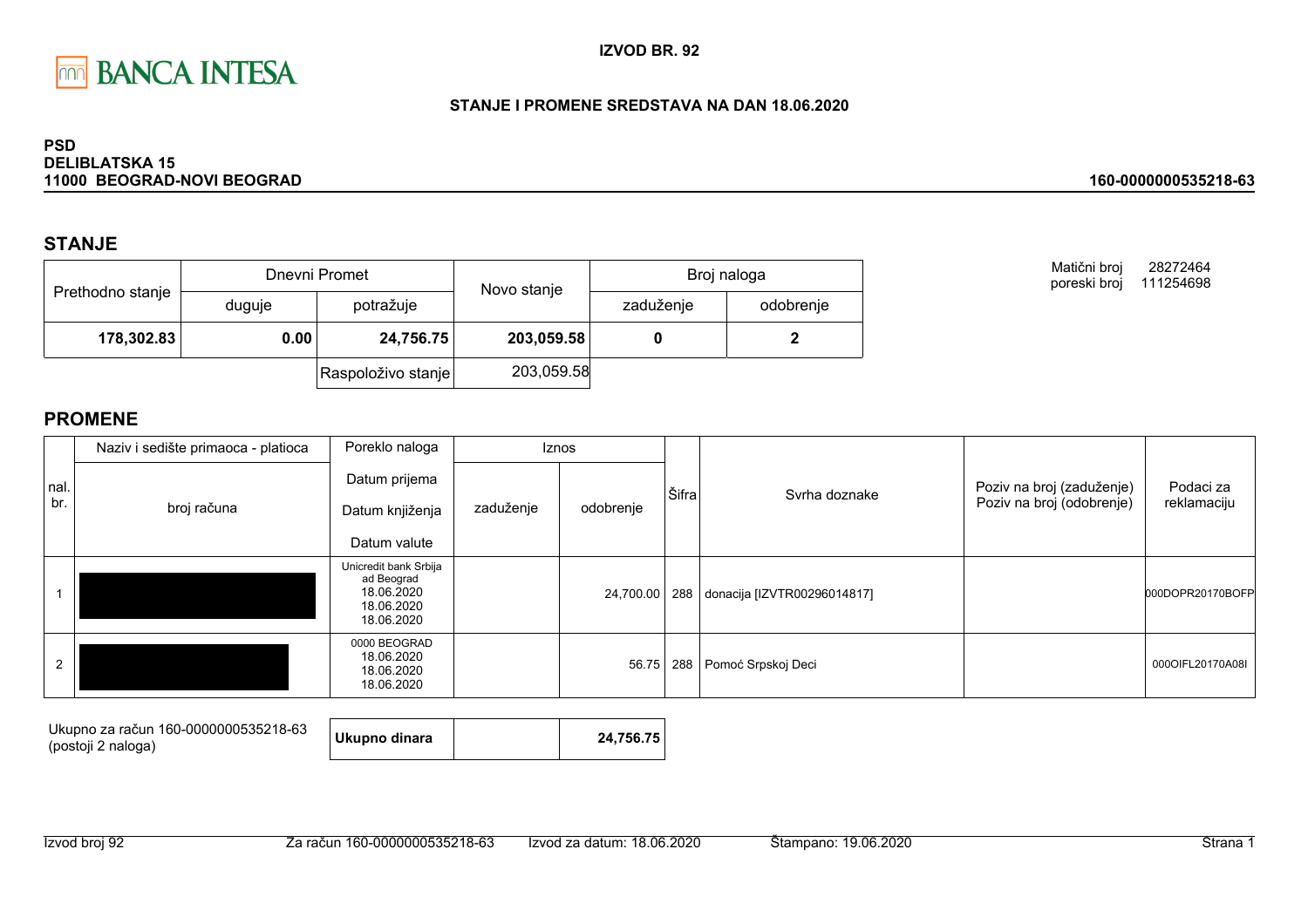

### STANJE I PROMENE SREDSTAVA NA DAN 19.06.2020

#### **PSD DELIBLATSKA 15** 11000 BEOGRAD-NOVI BEOGRAD

## **STANJE**

| Prethodno stanje |          | Dnevni Promet      | Novo stanje | Broj naloga |           |  |
|------------------|----------|--------------------|-------------|-------------|-----------|--|
|                  | duguje   | potražuje          |             | zaduženje   | odobrenje |  |
| 203,059.58       | 4,998.63 | 0.00               | 198,060.95  |             |           |  |
|                  |          | Raspoloživo stanje | 198,060.95  |             |           |  |

Matični broj 28272464 poreski broj 111254698

160-0000000535218-63

|              | Naziv i sedište primaoca - platioca            | Poreklo naloga                                                 | <b>Iznos</b> |           |       |                                                         |                                                        |                          |
|--------------|------------------------------------------------|----------------------------------------------------------------|--------------|-----------|-------|---------------------------------------------------------|--------------------------------------------------------|--------------------------|
| Inal.<br>br. | broj računa                                    | Datum prijema<br>Datum knjiženja<br>Datum valute               | zaduženje    | odobrenje | Šifra | Svrha doznake                                           | Poziv na broj (zaduženje)<br>Poziv na broj (odobrenje) | Podaci za<br>reklamaciju |
|              | Metal VM, 15 Novembar,<br>205-0000000049922-90 | 999905 OfficeBanking<br>19.06.2020<br>19.06.2020<br>19.06.2020 | 4,998.63     |           | 221   | Promet robe i usluga -akcija za porodicu<br>Apostolovic | 020-000007                                             | 955PLBE20171A4BN         |

| Ukupno za račun 160-0000000535218-63 | Ukupno dinara | 4,998.63 |  |
|--------------------------------------|---------------|----------|--|
| (postoji 1 naloga)                   |               |          |  |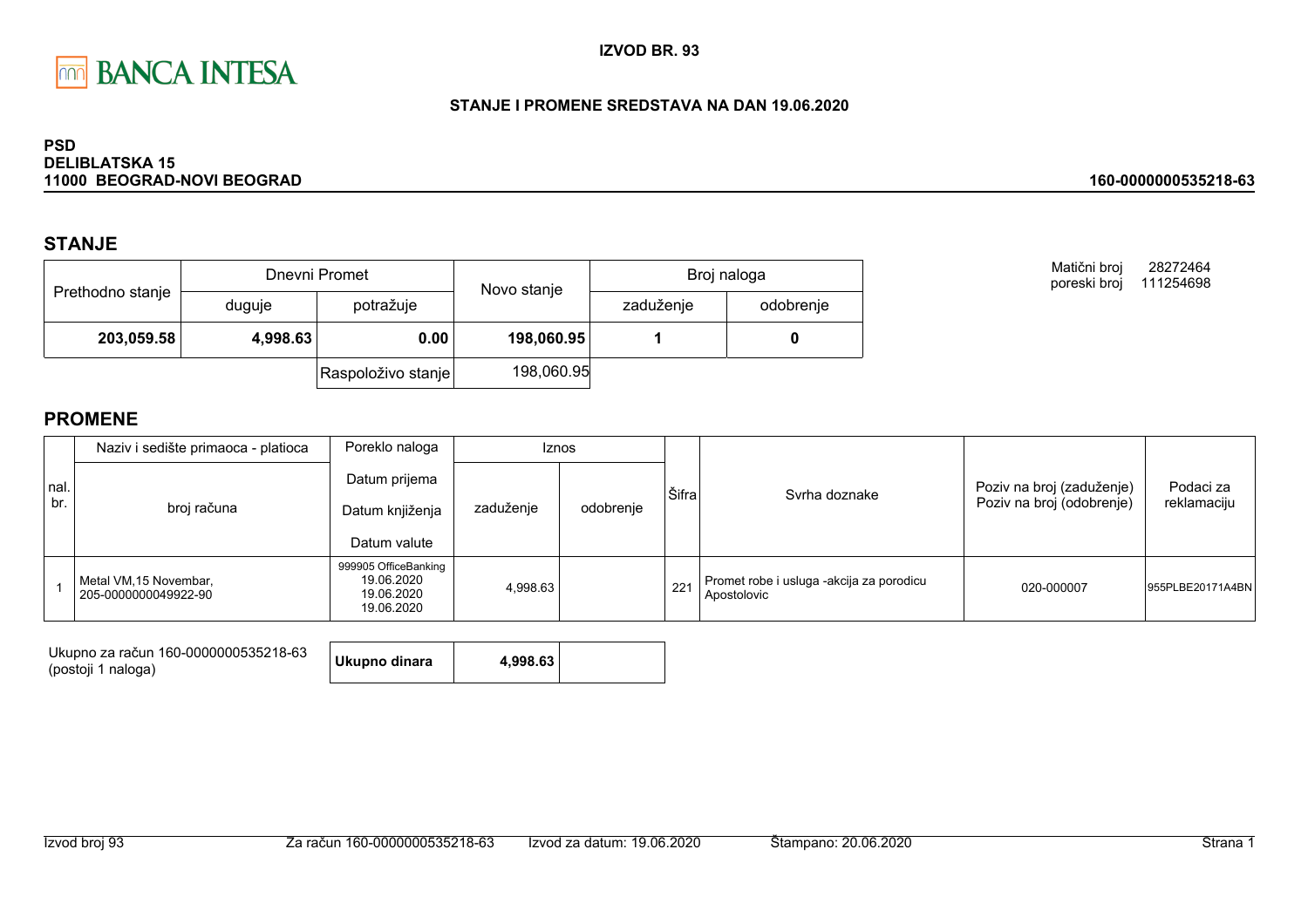

### STANJE I PROMENE SREDSTAVA NA DAN 22.06.2020

#### **PSD DELIBLATSKA 15** 11000 BEOGRAD-NOVI BEOGRAD

## **STANJE**

| Prethodno stanje |        | Dnevni Promet      | Novo stanje | Broj naloga |           |  |
|------------------|--------|--------------------|-------------|-------------|-----------|--|
|                  | duguje | potražuje          |             | zaduženje   | odobrenje |  |
| 198,060.95       | 110.00 | 0.00               | 197,950.95  |             |           |  |
|                  |        | Raspoloživo stanje | 161,561.95  |             |           |  |

|                                                | Matični broj | 28272464              |  |  |  |
|------------------------------------------------|--------------|-----------------------|--|--|--|
|                                                | poreski broj | 111254698             |  |  |  |
| Obračun provizije za usluge platnog prometa    |              |                       |  |  |  |
| Period                                         |              | 2020.06.11-2020.06.22 |  |  |  |
| Ukupna provizija                               |              | 110.00                |  |  |  |
| Bezgotovinski nalozi                           |              | 110.00                |  |  |  |
| Uplate / Isplate                               |              |                       |  |  |  |
| Prov. za vođenje rač.                          |              | 0.00                  |  |  |  |
| OsloboÄ'eno poreza po Ä?lanu 25. Zakona o PDV. |              |                       |  |  |  |

160-0000000535218-63

## **PROMENE**

|              | Naziv i sedište primaoca - platioca                                                | Poreklo naloga                                                                          | <b>Iznos</b> |           |       |                                                                                             |                                                        |                          |
|--------------|------------------------------------------------------------------------------------|-----------------------------------------------------------------------------------------|--------------|-----------|-------|---------------------------------------------------------------------------------------------|--------------------------------------------------------|--------------------------|
| Inal.<br>br. | broj računa                                                                        | Datum prijema<br>Datum knjiženja<br>Datum valute                                        | zaduženje    | odobrenje | Šifra | Syrha doznake                                                                               | Poziv na broj (zaduženje)<br>Poziv na broj (odobrenje) | Podaci za<br>reklamaciju |
|              | Banca Intesa AD Beograd, Milentija<br>Popovića 7b, Beograd<br>160-0000000090824-77 | 005108 Novi Beograd,<br>Milentija Popovića 7b<br>22.06.2020<br>22.06.2020<br>22.06.2020 | 110.00       |           | 221   | OBRAČUN TARIFE NA USLUGE PLATNOG<br>PROMETA ZA PERIOD: OD - 11-jun-2020<br>DO - 22-jun-2020 | 160000000053521863                                     | 108PLTR201741114         |

Ukupno za račun 160-0000000535218-63 **Ukupno dinara** 110.00 (postoji 1 naloga)

Nerealizovani nalozi / Rezervisana sredstva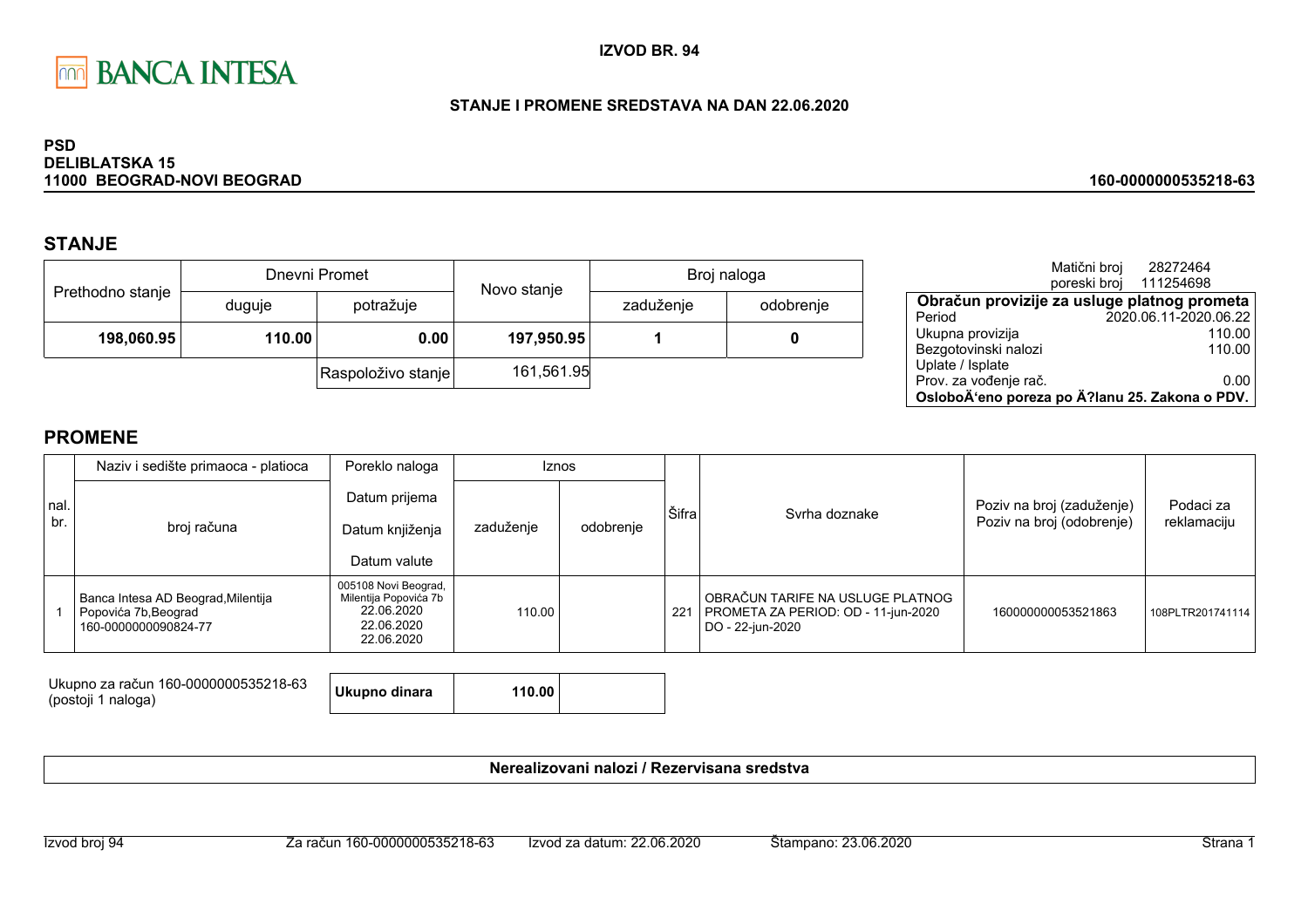| Opis   | naloga | - --                        |                             |
|--------|--------|-----------------------------|-----------------------------|
| :usivc |        | $\sim$<br>.J.OC.<br>^^<br>. | ré∆ni<br>$\sim$<br>៴៲៰ច៲៲៲៶ |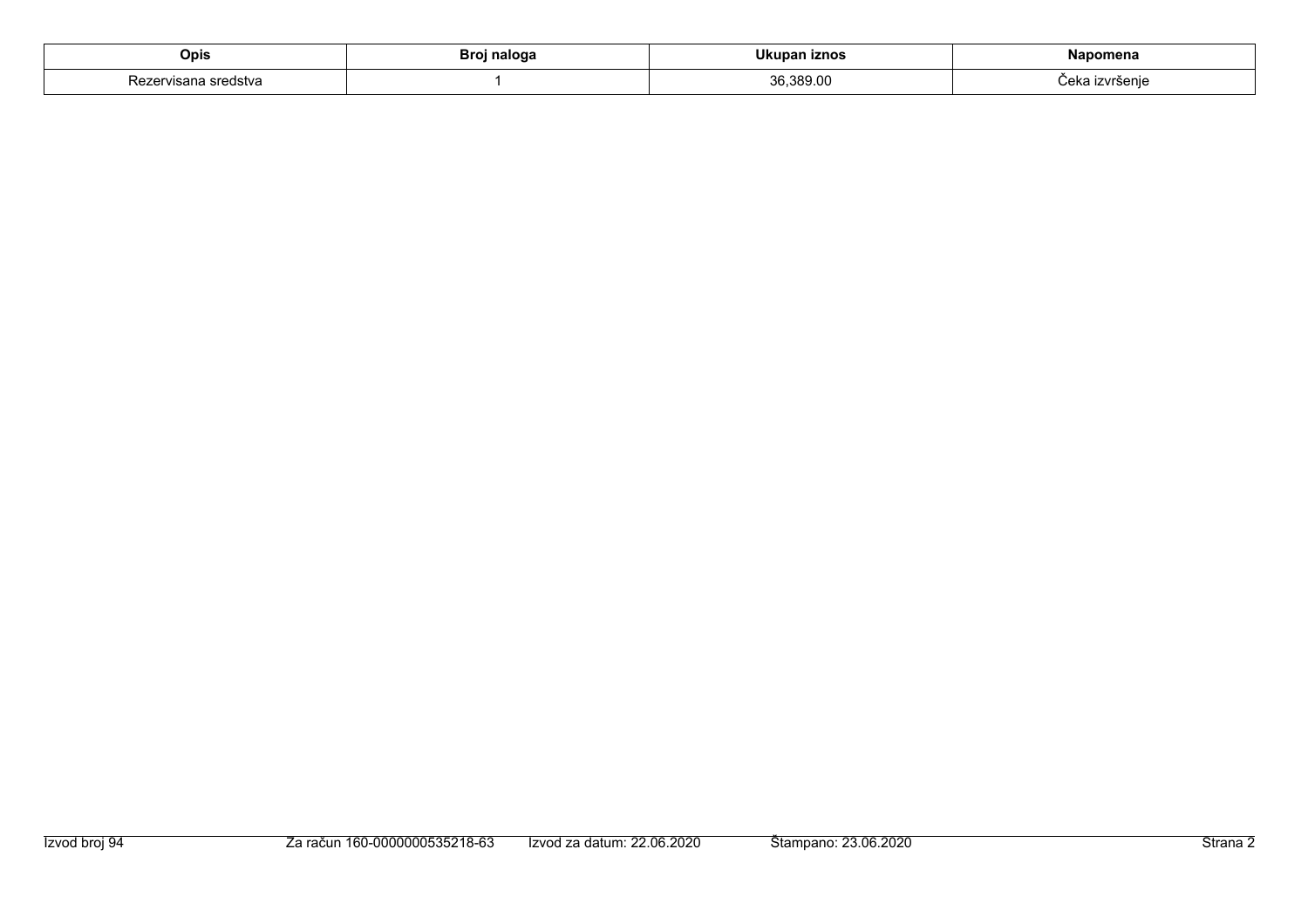

### STANJE I PROMENE SREDSTAVA NA DAN 23.06.2020

#### **PSD DELIBLATSKA 15** 11000 BEOGRAD-NOVI BEOGRAD

## **STANJE**

|                  |           | Dnevni Promet      | Novo stanje | Broj naloga |           |  |
|------------------|-----------|--------------------|-------------|-------------|-----------|--|
| Prethodno stanje | duguje    | potražuje          |             | zaduženje   | odobrenje |  |
| 197,950.95       | 41,388.89 | 67.00              | 156,629.06  |             |           |  |
|                  |           | Raspoloživo stanje | 156,629.06  |             |           |  |

Matični broj 28272464 poreski broj 111254698

160-0000000535218-63

| Inal.<br>br. | Naziv i sedište primaoca - platioca                                                | Poreklo naloga                                                                          | <b>Iznos</b> |           |       |                                                                                        |                                                   |                  |
|--------------|------------------------------------------------------------------------------------|-----------------------------------------------------------------------------------------|--------------|-----------|-------|----------------------------------------------------------------------------------------|---------------------------------------------------|------------------|
|              |                                                                                    | Datum prijema                                                                           |              |           | Šifra | Syrha doznake                                                                          | Poziv na broj (zaduženje)                         | Podaci za        |
|              | broj računa                                                                        | Datum knjiženja                                                                         | zaduženje    | odobrenje |       |                                                                                        | Poziv na broj (odobrenje)                         | reklamaciju      |
|              |                                                                                    | Datum valute                                                                            |              |           |       |                                                                                        |                                                   |                  |
|              | Banca Intesa AD Beograd, Milentija<br>Popovića 7b, Beograd<br>160-0000000090824-77 | 005108 Novi Beograd,<br>Milentija Popovića 7b<br>23.06.2020<br>23.06.2020<br>23.06.2020 | 36,350.00    |           | 284   | SRĐAN SAVIĆ, debitna kartica<br>EX9281VEB0097851968, BONNELI LINE<br>PR03, BEOGRAD, RS | 1330493820,23-JUN-20<br>108NPAR201722330, BKEB201 | 108NPAR201722330 |
|              | STR NIKOLA, ul. Palih boraca br.57<br>Kuršumlija,-<br>325-9500600057071-42         | 999905 OfficeBanking<br>23.06.2020<br>23.06.2020<br>23.06.2020                          | 4,999.89     |           | 221   | Promet robe i usluga - akcija za porodicu<br>Ratkovic                                  |                                                   | 955PLBE20175A2UM |
| 3            | Banca Intesa AD Beograd, Milentija<br>Popovića 7b, Beograd<br>160-0000000090824-77 | 005108 Novi Beograd,<br>Milentija Popovića 7b<br>23.06.2020<br>23.06.2020<br>23.06.2020 | 39.00        |           | 221   | Naknada za bezgotovinske naloge platnog<br>prometa za biznis kartice                   | 1330493820,23-JUN-20<br>108CHGR20175008J,BKEB201  | 108CHGR20175008J |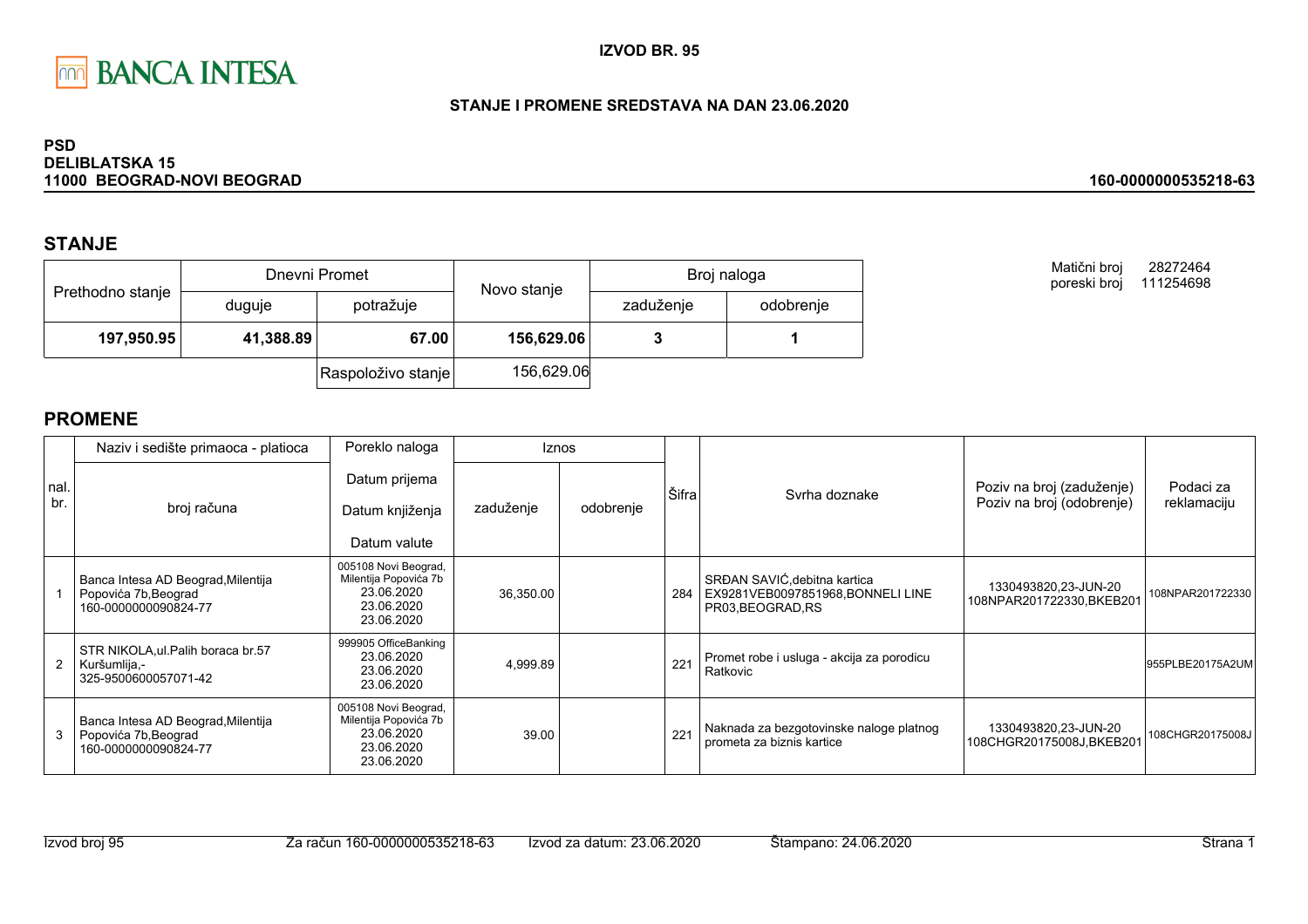|--|

| Ukupno za račun 160-0000000535218-63<br>(postoji 4 naloga) | Ukupno dinara | 41.388.89 | 67.00 |
|------------------------------------------------------------|---------------|-----------|-------|
|------------------------------------------------------------|---------------|-----------|-------|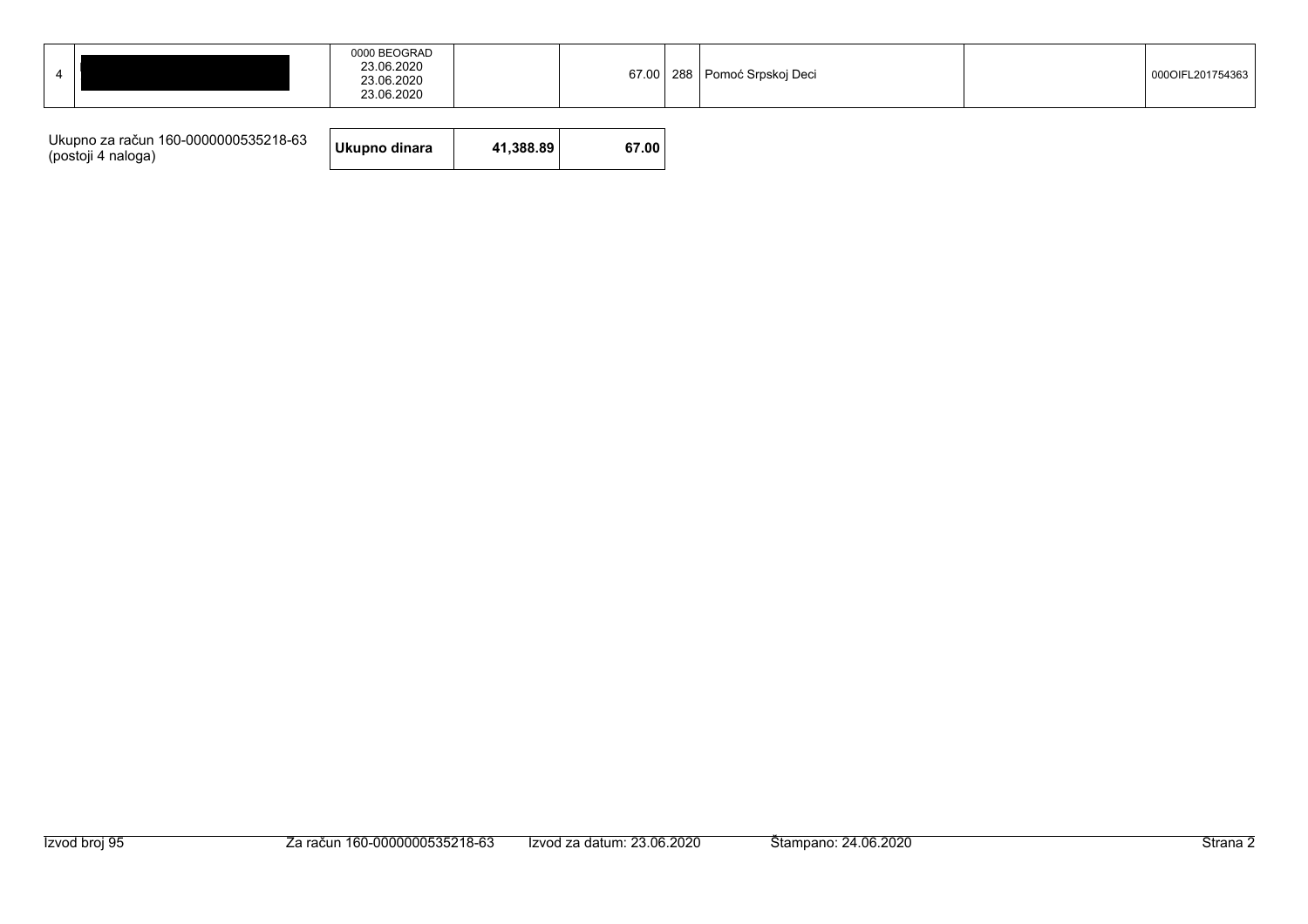

### STANJE I PROMENE SREDSTAVA NA DAN 24.06.2020

#### **PSD DELIBLATSKA 15** 11000 BEOGRAD-NOVI BEOGRAD

## **STANJE**

|                  |                                     | Dnevni Promet      | Novo stanje | Broj naloga |           |  |
|------------------|-------------------------------------|--------------------|-------------|-------------|-----------|--|
| Prethodno stanje | duguje                              | potražuje          |             | zaduženje   | odobrenje |  |
|                  | 156,629.06<br>50,000.00<br>5,954.50 |                    | 200,674.56  |             |           |  |
|                  |                                     | Raspoloživo stanje | 200,674.56  |             |           |  |

Matični broj 28272464 poreski broj 111254698

160-0000000535218-63

|                | Naziv i sedište primaoca - platioca                           | Poreklo naloga                                                 | <b>Iznos</b> |           |       |                                                    |                           |                  |
|----------------|---------------------------------------------------------------|----------------------------------------------------------------|--------------|-----------|-------|----------------------------------------------------|---------------------------|------------------|
| Inal.          |                                                               | Datum prijema                                                  |              |           | Šifra | Svrha doznake                                      | Poziv na broj (zaduženje) | Podaci za        |
| br.            | broj računa                                                   | Datum knjiženja                                                | zaduženje    | odobrenje |       |                                                    | Poziv na broj (odobrenje) | reklamaciju      |
|                |                                                               | Datum valute                                                   |              |           |       |                                                    |                           |                  |
|                | PTP DIS, Bulevar oslobodjenja 1b,-<br>205-0000000000001-85    | 999905 OfficeBanking<br>24.06.2020<br>24.06.2020<br>24.06.2020 | 5,954.50     |           | 221   | Promet robe i usluga - akcija za porodicu<br>Sujko | 631621000061              | 955PLBE201760399 |
| $\overline{2}$ | DOO INKOM VETERNIK, BEOGRADSKA<br>18.<br>160-0000000925734-81 | 999905 OfficeBanking<br>24.06.2020<br>24.06.2020<br>24.06.2020 |              | 50,000.00 | 221   | Pomoć Srpskoj deci za Ug autizam Valjevo           |                           | 955PLIE20176A3XW |

| Ukupno za račun 160-0000000535218-63<br>(postoji 2 naloga) | Ukupno dinara | 5.954.50 | 50.000.00 |
|------------------------------------------------------------|---------------|----------|-----------|
|------------------------------------------------------------|---------------|----------|-----------|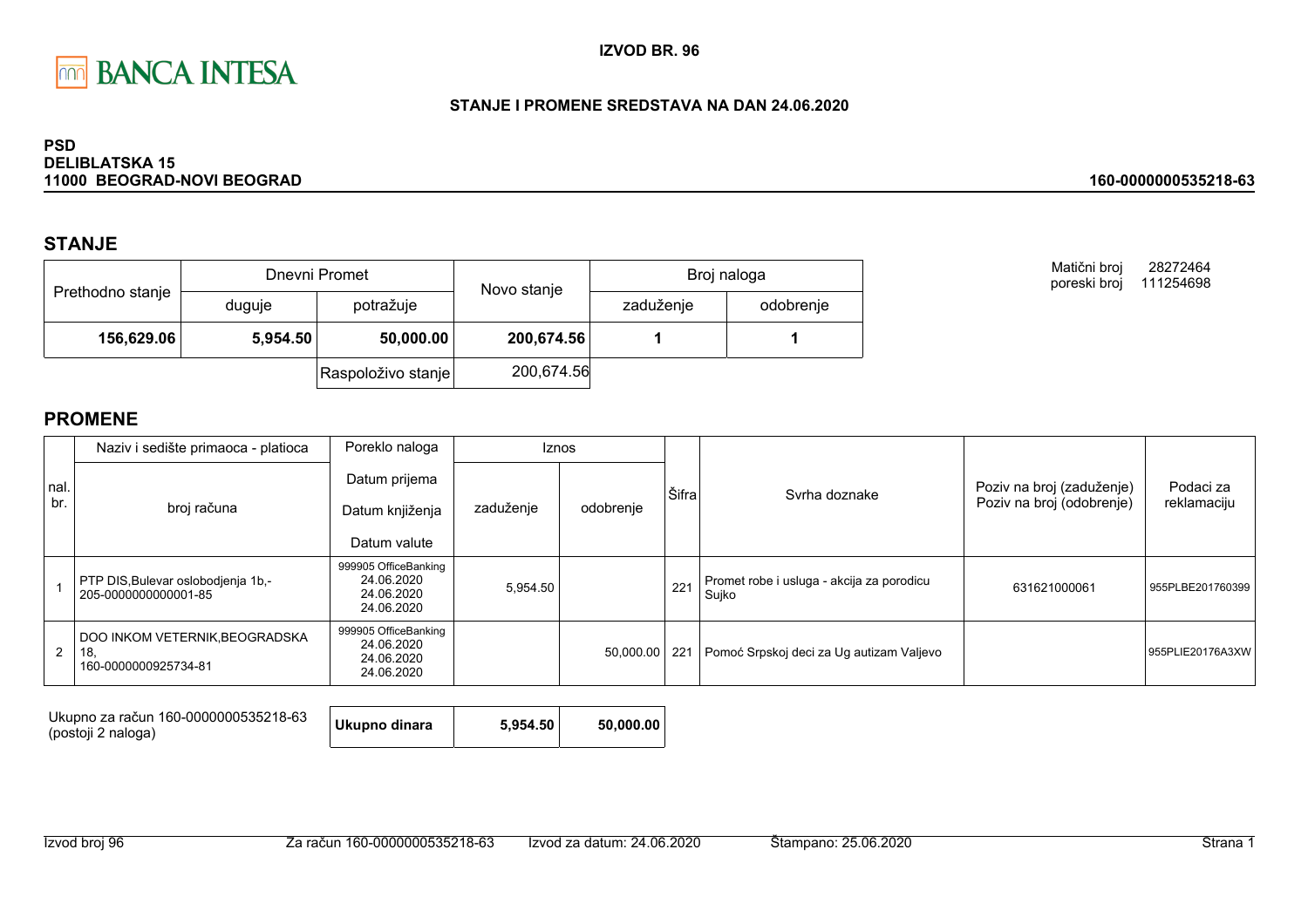

### STANJE I PROMENE SREDSTAVA NA DAN 25.06.2020

#### **PSD DELIBLATSKA 15** 11000 BEOGRAD-NOVI BEOGRAD

## **STANJE**

|                  |        | Dnevni Promet      | Novo stanje | Broj naloga |           |  |
|------------------|--------|--------------------|-------------|-------------|-----------|--|
| Prethodno stanje | duguje | potražuje          |             | zaduženje   | odobrenje |  |
| 200,674.56       | 0.00   | 500.00             | 201,174.56  |             |           |  |
|                  |        | Raspoloživo stanje | 201,174.56  |             |           |  |

Matični broj 28272464 poreski broj 111254698

160-0000000535218-63

|             | Naziv i sedište primaoca - platioca | Poreklo naloga                                                           | <b>Iznos</b> |           |       |                                                 |                                                        |                          |  |
|-------------|-------------------------------------|--------------------------------------------------------------------------|--------------|-----------|-------|-------------------------------------------------|--------------------------------------------------------|--------------------------|--|
| nal.<br>br. | broj računa                         | Datum prijema<br>Datum knjiženja<br>Datum valute                         | zaduženje    | odobrenje | Šifra | Syrha doznake                                   | Poziv na broj (zaduženje)<br>Poziv na broj (odobrenje) | Podaci za<br>reklamaciju |  |
|             |                                     | Raiffeisen banka ad<br>Beograd<br>25.06.2020<br>25.06.2020<br>25.06.2020 |              | 500.00    | 189   | <b>PSD PORODICA ĐURIĆ</b><br>[5497201771552500] | 932                                                    | 000DOPR20177ARYT         |  |

| Ukupno za račun 160-0000000535218-63<br>(postoji 1 naloga) | Ukupno dinara |  | 500.00 |
|------------------------------------------------------------|---------------|--|--------|
|------------------------------------------------------------|---------------|--|--------|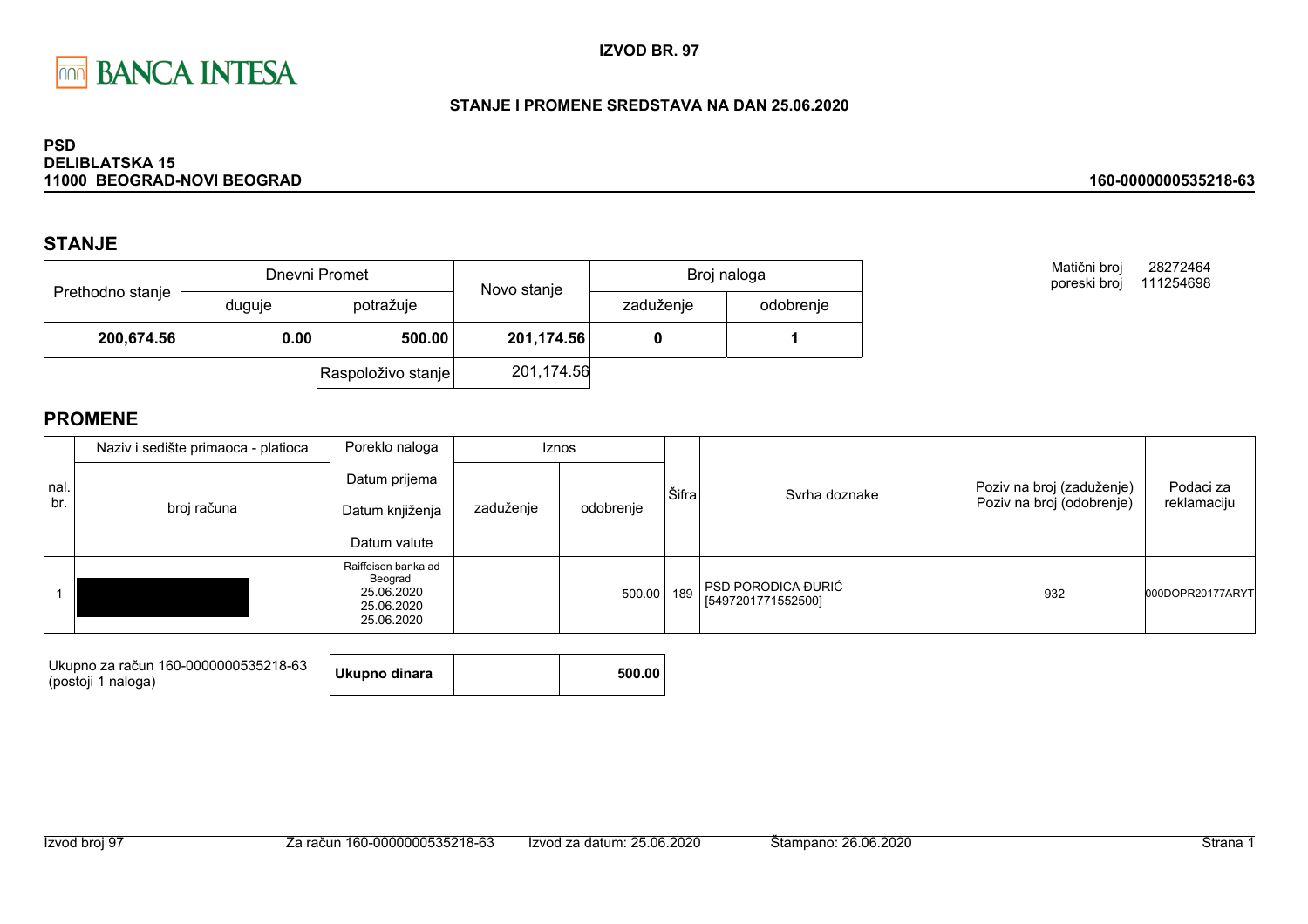

### STANJE I PROMENE SREDSTAVA NA DAN 30.06.2020

#### **PSD DELIBLATSKA 15** 11000 BEOGRAD-NOVI BEOGRAD

# **STANJE**

|                  |           | Dnevni Promet      | Novo stanje | Broj naloga |           |  |
|------------------|-----------|--------------------|-------------|-------------|-----------|--|
| Prethodno stanje | duguje    | potražuje          |             | zaduženje   | odobrenje |  |
| 201,174.56       | 10,654.14 | 1,043.57           | 191,563.99  |             |           |  |
|                  |           | Raspoloživo stanje | 191,563.99  |             |           |  |

|                                                | Matični broj<br>poreski broj | 28272464<br>111254698 |  |
|------------------------------------------------|------------------------------|-----------------------|--|
| Obračun provizije za usluge platnog prometa    |                              |                       |  |
| Period                                         |                              | 2020.06.23-2020.06.30 |  |
| Ukupna provizija                               |                              | 570.00                |  |
| Bezgotovinski nalozi                           |                              | 165.00                |  |
| Uplate / Isplate                               |                              |                       |  |
| Prov. za vođenje rač.                          |                              | 405.00                |  |
| OsloboÄ'eno poreza po Ä?lanu 25. Zakona o PDV. |                              |                       |  |

160-0000000535218-63

|              | Poreklo naloga<br>Naziv i sedište primaoca - platioca<br><b>Iznos</b>              |                                                                                         |           |           |       |                                                                                             |                                                        |                          |
|--------------|------------------------------------------------------------------------------------|-----------------------------------------------------------------------------------------|-----------|-----------|-------|---------------------------------------------------------------------------------------------|--------------------------------------------------------|--------------------------|
| Inal.<br>br. | broj računa                                                                        | Datum prijema<br>Datum knjiženja<br>Datum valute                                        | zaduženje | odobrenje | Šifra | Syrha doznake                                                                               | Poziv na broj (zaduženje)<br>Poziv na broj (odobrenje) | Podaci za<br>reklamaciju |
|              | DELHAIZE SERBIA d.o.o, Jurija Gagarina<br>14.<br>275-0000220023624-08              | 999905 OfficeBanking<br>30.06.2020<br>30.06.2020<br>30.06.2020                          | 9,984.14  |           | 221   | Promet robe i usluga - Akcija za porodicu<br>Djuric                                         | 213-512-1                                              | 955PLBE20182AEYL         |
|              | Banca Intesa AD Beograd, Milentija<br>Popovića 7b, Beograd<br>160-0000000090824-77 | 005108 Novi Beograd,<br>Milentija Popovića 7b<br>30.06.2020<br>30.06.2020<br>30.06.2020 | 405.00    |           | 221   | Naknada za mesečno održavanje računa                                                        | 160000000053521863                                     | 108MEPLRSDL00001         |
| 3            | Banca Intesa AD Beograd, Milentija<br>Popovića 7b, Beograd<br>160-0000000090824-77 | 005108 Novi Beograd,<br>Milentija Popovića 7b<br>30.06.2020<br>30.06.2020<br>30.06.2020 | 165.00    |           | 221   | OBRAČUN TARIFE NA USLUGE PLATNOG<br>PROMETA ZA PERIOD: OD - 23-jun-2020<br>DO - 30-jun-2020 | 160000000053521863                                     | 108PLTR201820963         |